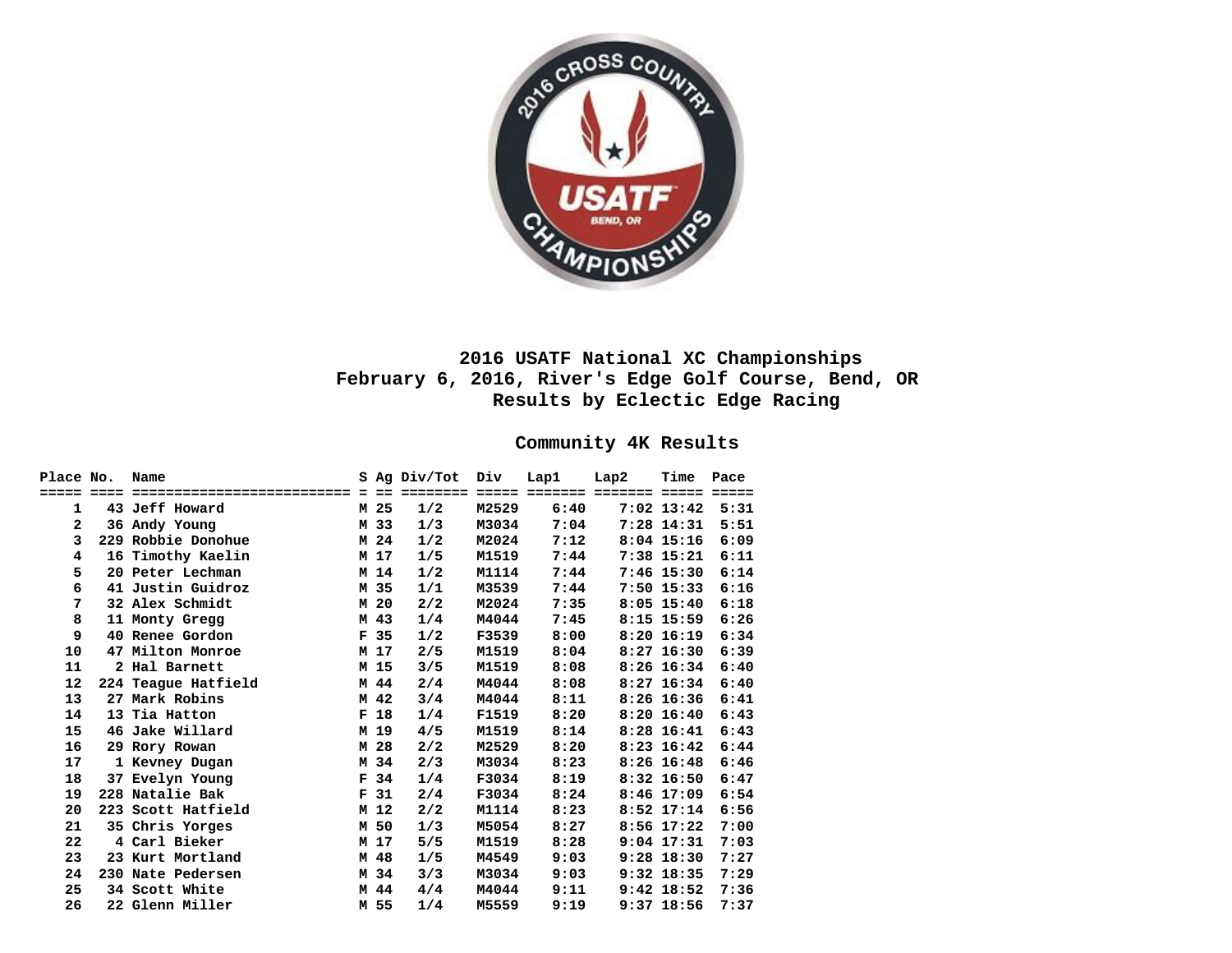|  |                                                                                                                                                                                                                                                                                                                                                                                                                                                                                                                                    |    | 2/5                                                                                                                                                                                                                                                          | M4549        | 9:35  |  | 7:45                                                                                                                                                                                                                                                                                                                                                                                                                                                                                       |
|--|------------------------------------------------------------------------------------------------------------------------------------------------------------------------------------------------------------------------------------------------------------------------------------------------------------------------------------------------------------------------------------------------------------------------------------------------------------------------------------------------------------------------------------|----|--------------------------------------------------------------------------------------------------------------------------------------------------------------------------------------------------------------------------------------------------------------|--------------|-------|--|--------------------------------------------------------------------------------------------------------------------------------------------------------------------------------------------------------------------------------------------------------------------------------------------------------------------------------------------------------------------------------------------------------------------------------------------------------------------------------------------|
|  |                                                                                                                                                                                                                                                                                                                                                                                                                                                                                                                                    |    | 1/2                                                                                                                                                                                                                                                          | M6064        | 9:40  |  | 7:53                                                                                                                                                                                                                                                                                                                                                                                                                                                                                       |
|  |                                                                                                                                                                                                                                                                                                                                                                                                                                                                                                                                    |    |                                                                                                                                                                                                                                                              |              | 9:41  |  | 7:57                                                                                                                                                                                                                                                                                                                                                                                                                                                                                       |
|  |                                                                                                                                                                                                                                                                                                                                                                                                                                                                                                                                    |    | 1/3                                                                                                                                                                                                                                                          | F4549        | 9:41  |  | 8:00                                                                                                                                                                                                                                                                                                                                                                                                                                                                                       |
|  |                                                                                                                                                                                                                                                                                                                                                                                                                                                                                                                                    |    | 3/5                                                                                                                                                                                                                                                          | M4549        | 10:02 |  | 8:02                                                                                                                                                                                                                                                                                                                                                                                                                                                                                       |
|  |                                                                                                                                                                                                                                                                                                                                                                                                                                                                                                                                    |    | 2/4                                                                                                                                                                                                                                                          | F1519        | 9:47  |  | 8:03                                                                                                                                                                                                                                                                                                                                                                                                                                                                                       |
|  |                                                                                                                                                                                                                                                                                                                                                                                                                                                                                                                                    |    | 4/5                                                                                                                                                                                                                                                          | M4549        | 9:46  |  | 8:04                                                                                                                                                                                                                                                                                                                                                                                                                                                                                       |
|  |                                                                                                                                                                                                                                                                                                                                                                                                                                                                                                                                    |    | 2/4                                                                                                                                                                                                                                                          | M5559        | 10:20 |  | 8:18                                                                                                                                                                                                                                                                                                                                                                                                                                                                                       |
|  |                                                                                                                                                                                                                                                                                                                                                                                                                                                                                                                                    |    | 2/3                                                                                                                                                                                                                                                          | M5054        | 10:04 |  | 8:19                                                                                                                                                                                                                                                                                                                                                                                                                                                                                       |
|  |                                                                                                                                                                                                                                                                                                                                                                                                                                                                                                                                    |    | 3/3                                                                                                                                                                                                                                                          | M5054        | 10:21 |  | 8:22                                                                                                                                                                                                                                                                                                                                                                                                                                                                                       |
|  |                                                                                                                                                                                                                                                                                                                                                                                                                                                                                                                                    |    | 3/4                                                                                                                                                                                                                                                          | M5559        | 10:21 |  | 8:29                                                                                                                                                                                                                                                                                                                                                                                                                                                                                       |
|  |                                                                                                                                                                                                                                                                                                                                                                                                                                                                                                                                    |    | 1/1                                                                                                                                                                                                                                                          | F2529        | 10:38 |  | 8:38                                                                                                                                                                                                                                                                                                                                                                                                                                                                                       |
|  |                                                                                                                                                                                                                                                                                                                                                                                                                                                                                                                                    |    | 3/4                                                                                                                                                                                                                                                          | <b>F1519</b> | 10:32 |  | 8:40                                                                                                                                                                                                                                                                                                                                                                                                                                                                                       |
|  |                                                                                                                                                                                                                                                                                                                                                                                                                                                                                                                                    |    | 4/4                                                                                                                                                                                                                                                          | F1519        | 10:24 |  | 8:40                                                                                                                                                                                                                                                                                                                                                                                                                                                                                       |
|  |                                                                                                                                                                                                                                                                                                                                                                                                                                                                                                                                    |    | 3/4                                                                                                                                                                                                                                                          | F3034        | 11:15 |  | 8:58                                                                                                                                                                                                                                                                                                                                                                                                                                                                                       |
|  |                                                                                                                                                                                                                                                                                                                                                                                                                                                                                                                                    |    | 5/5                                                                                                                                                                                                                                                          | M4549        | 11:19 |  | 9:12                                                                                                                                                                                                                                                                                                                                                                                                                                                                                       |
|  |                                                                                                                                                                                                                                                                                                                                                                                                                                                                                                                                    |    | 1/2                                                                                                                                                                                                                                                          | F4044        | 11:51 |  | 9:27                                                                                                                                                                                                                                                                                                                                                                                                                                                                                       |
|  |                                                                                                                                                                                                                                                                                                                                                                                                                                                                                                                                    |    | 4/4                                                                                                                                                                                                                                                          | M5559        | 11:57 |  | 9:42                                                                                                                                                                                                                                                                                                                                                                                                                                                                                       |
|  |                                                                                                                                                                                                                                                                                                                                                                                                                                                                                                                                    |    | 1/2                                                                                                                                                                                                                                                          | F5559        | 12:42 |  |                                                                                                                                                                                                                                                                                                                                                                                                                                                                                            |
|  | $\mathbf{F}$                                                                                                                                                                                                                                                                                                                                                                                                                                                                                                                       |    | 2/3                                                                                                                                                                                                                                                          | F4549        | 12:28 |  |                                                                                                                                                                                                                                                                                                                                                                                                                                                                                            |
|  | F                                                                                                                                                                                                                                                                                                                                                                                                                                                                                                                                  | 38 | 2/2                                                                                                                                                                                                                                                          | F3539        | 13:26 |  |                                                                                                                                                                                                                                                                                                                                                                                                                                                                                            |
|  |                                                                                                                                                                                                                                                                                                                                                                                                                                                                                                                                    |    | 3/3                                                                                                                                                                                                                                                          | F4549        | 13:49 |  |                                                                                                                                                                                                                                                                                                                                                                                                                                                                                            |
|  |                                                                                                                                                                                                                                                                                                                                                                                                                                                                                                                                    |    | 2/2                                                                                                                                                                                                                                                          | F5559        | 14:08 |  |                                                                                                                                                                                                                                                                                                                                                                                                                                                                                            |
|  |                                                                                                                                                                                                                                                                                                                                                                                                                                                                                                                                    |    | 4/4                                                                                                                                                                                                                                                          | F3034        | 14:19 |  |                                                                                                                                                                                                                                                                                                                                                                                                                                                                                            |
|  |                                                                                                                                                                                                                                                                                                                                                                                                                                                                                                                                    |    | 1/1                                                                                                                                                                                                                                                          | M7074        | 15:17 |  |                                                                                                                                                                                                                                                                                                                                                                                                                                                                                            |
|  |                                                                                                                                                                                                                                                                                                                                                                                                                                                                                                                                    |    | 2/2                                                                                                                                                                                                                                                          | F4044        | 17:18 |  |                                                                                                                                                                                                                                                                                                                                                                                                                                                                                            |
|  | 227 James Blanchard<br>3 John Barry<br>19 Kyle Kirsch<br>31 Tatiana Salazar<br>28 Andy Lee Roth<br>7 Madison Burke<br>6 Andrew Burke<br>39 James Felty<br>50 Demetri Eliotis<br>30 Rick Saenz<br>12 Peter Hatton<br>220 Madisen Salyer<br>44 Athena Maher<br>45 Vernica Blackwell<br>21 Krista Ledbetter<br>221 Greg Mosre<br>42 Rebecca Franklin<br>15 Bruce Humphreys<br>38 Amy McVee<br>10 Angela Garrott<br>226 Kara Jeffas<br>17 Laura Kantor<br>5 Elizabeth Boyd<br>25 Annie Muske-Dukes<br>26 Jim Peterson<br>18 Chi Kirsch |    | M 46<br>M 64<br>M 9<br>F 47<br>M 47<br>F <sub>15</sub><br>M 49<br>M 57<br>M 53<br>M 53<br>M 55<br>F <sub>28</sub><br>F <sub>19</sub><br>F <sub>18</sub><br>F 34<br>M 49<br>F40<br>M 57<br>F 57<br>48<br>$\mathbf{F}$<br>46<br>F 55<br>F 32<br>M 70<br>$F$ 41 |              |       |  | $9:40$ 19:14<br>$9:55$ 19:35<br>$10:04$ 19:44<br>$10:11$ $19:52$<br>$9:55$ 19:57<br>$10:14$ $20:01$<br>$10:16$ $20:01$<br>$10:18$ $20:38$<br>$10:37$ $20:41$<br>$10:27$ 20:47<br>$10:45$ 21:05<br>$10:49$ $21:26$<br>11:0021:31<br>$11:08$ $21:32$<br>$11:02$ $22:16$<br>11:32 22:50<br>11:38 23:28<br>12:10 24:06<br>12:24 25:06 10:06<br>13:42 26:09 10:32<br>13:44 27:09 10:56<br>13:58 27:46 11:11<br>14:30 28:38 11:31<br>15:09 29:27 11:51<br>14:47 30:03 12:06<br>18:01 35:18 14:13 |

#### **Master's Women 6K Results**

| Place No. | Name                     |      |                 | S Ag Div/Tot Div |       | Team Name                                                                                                     | Lap1  | Lap2  | Lap3                 | Time Pace              |      |
|-----------|--------------------------|------|-----------------|------------------|-------|---------------------------------------------------------------------------------------------------------------|-------|-------|----------------------|------------------------|------|
|           |                          |      |                 |                  |       | titit 1656 Statistististististististi 1 56 Septist 1665 Statistististististististististististi 165666 Statist |       |       | ======== ===== ===== |                        |      |
| 1         | 511 Grace Padilla        |      | F 44            | 1/3              |       | F4044 So Cal Roadrunners                                                                                      | 8:03  | 8:39  |                      | 8:37 25:18 6:47        |      |
|           | 508 Cindy Abrami         |      | F 47            | 1/4              |       | F4549 Santa Barbara Running and Racing                                                                        | 8:37  | 8:38  |                      | 8:29 25:42 6:54        |      |
|           | 514 Sonya Wilkerson      |      | F 46            | 2/4              |       | F4549 Team Red Lizard                                                                                         | 8:38  | 8:36  |                      | $8:51$ $26:04$ $7:00$  |      |
|           | 515 Jennifer Anderson    |      | F 41            | 2/3              | F4044 |                                                                                                               | 9:01  | 9:19  |                      | $9:07$ 27:26 7:22      |      |
|           | 509 Desa Mandarino       |      | $F$ 45          | 3/4              |       | F4549 Santa Barbara Running and Racing                                                                        | 9:18  | 9:25  |                      | $9:13$ 27:56 7:30      |      |
| 6.        | 502 Ellen Kramer         |      | F40             | 3/3              |       | F4044 Central Oregon Running Klub                                                                             | 9:04  | 9:51  |                      | 9:46~~28:40            | 7:42 |
|           | 503 Kelly Kruell         |      | F 56            | 1/4              |       | F5559 Club Northwest                                                                                          | 9:35  | 9:42  |                      | $9:49$ 29:05           | 7:48 |
| 8         | 507 Jennifer Brennan     |      | F 48            | 4/4              |       | F4549 Oregon Track Club                                                                                       | 9:54  | 10:00 |                      | $10:02$ 29:55 8:02     |      |
| 9         | 501 Carolyn Daubeny      |      | F <sub>51</sub> | 1/1              |       | F5054 Central Oregon Running Klub                                                                             | 9:53  | 10:22 |                      | $10:35$ $30:50$ $8:16$ |      |
| 10        | 513 Betsy Miller         |      | F 57            | 2/4              |       | F5559 Team Red Lizard                                                                                         | 10:14 | 10:30 |                      | $10:24$ 31:07 8:21     |      |
| 11        | 512 Joanna Harper        |      | F 59            | 3/4              |       | F5559 Team Red Lizard                                                                                         | 10:29 | 10:39 |                      | $11:11$ $32:18$ $8:40$ |      |
| 12        | 510 Lynelle Paulick      | F 59 |                 | 4/4              |       | F5559 Santa Barbara Running and Racing                                                                        | 9:45  | 10:54 |                      | $11:59$ 32:37 8:45     |      |
| 13        | 505 Jill Miller-Robinett |      | F <sub>61</sub> | 1/2              |       | F6064 Impala Racing Team                                                                                      | 10:40 | 11:11 |                      | $11:02$ 32:52 8:49     |      |
| 14        | 506 Jo Anne Rowland      |      | F 67            | 1/1              |       | F6569 Impala Racing Team                                                                                      | 11:06 | 11:12 |                      | $11:11$ $33:28$ $8:59$ |      |
| 15        | 504 Donna Chan           |      | F 64            | 2/2              |       | F6064 Impala Racing Team                                                                                      | 11:28 | 11:40 |                      | $11:48$ 34:55 9:22     |      |
| 16        | 500 Kathy Kusner         |      | F 75            | 1/1              |       | F7579 Cal Coast Track Club                                                                                    | 15:26 | 18:57 |                      | 18:30 52:52 14:11      |      |

### **Master's Men 8K Results**

| Place No. | Name                 |      | S Ag Div/Tot Div | Team Name         | Lapl | Lap2 | Lap3 | Lap4 | Time              | Pace |
|-----------|----------------------|------|------------------|-------------------|------|------|------|------|-------------------|------|
|           |                      |      |                  |                   |      |      |      |      |                   |      |
|           | 577 Jacques Sallberg | M 41 | 1/19             | M4044 Run With Us | 7:00 | 6:56 | 6:37 |      | $6:46$ 27:18 5:30 |      |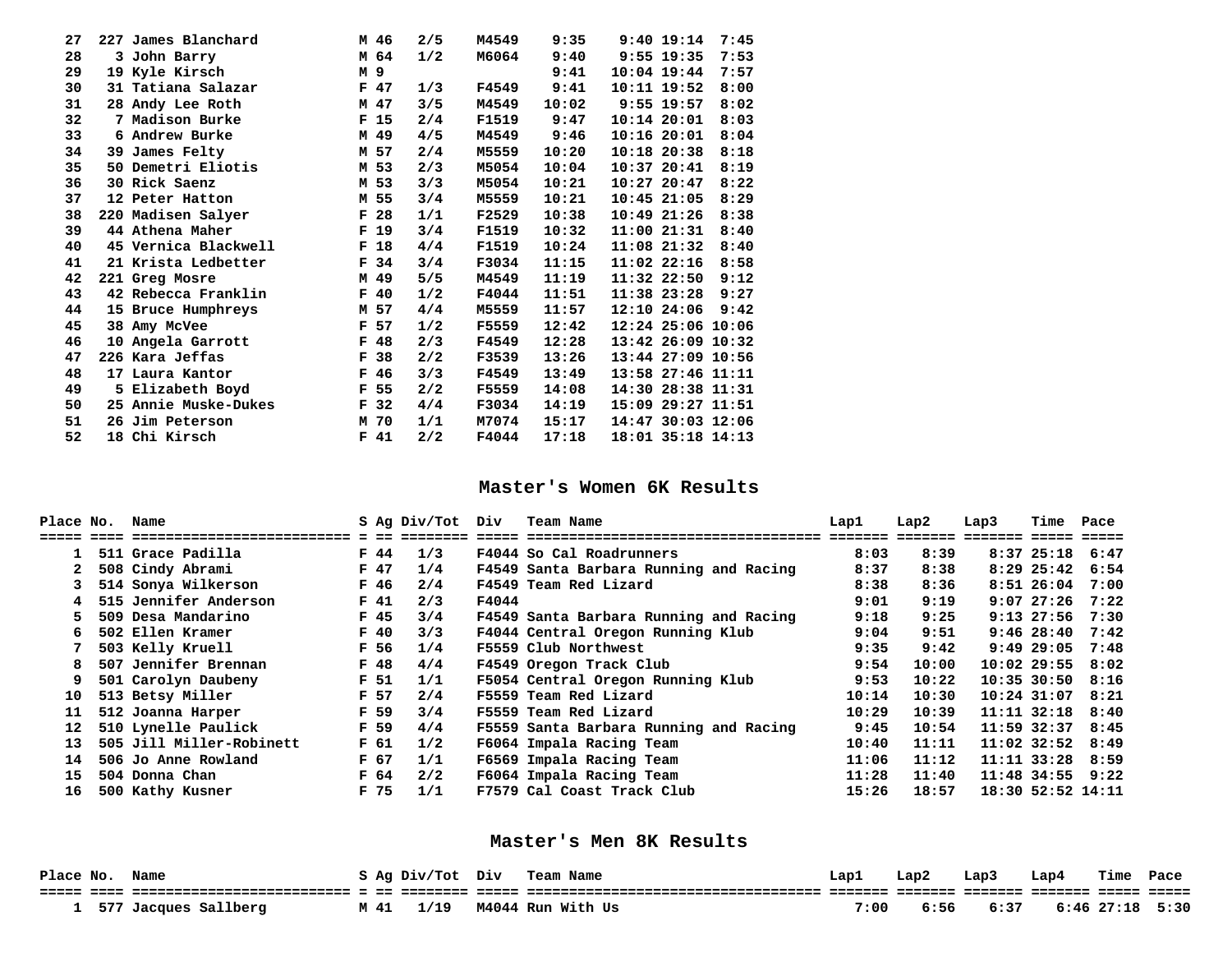| 2        | 538 Gregory Mitchell         | M 42         | 2/19  |       | M4044 Bowerman Track Club              | 6:59         | 6:57 | 6:57 | 7:07 27:59      | 5:38 |
|----------|------------------------------|--------------|-------|-------|----------------------------------------|--------------|------|------|-----------------|------|
| 3        | 536 John Howell              | M 42         | 3/19  |       | M4044 Bowerman Track Club              | 7:01         | 7:07 | 7:03 | $7:02$ 28:12    | 5:41 |
| 4        | 527 Oscar Bauman             | M 43         | 4/19  |       | M4044 Bowerman Track Club              | 7:00         | 7:07 | 7:20 | $7:00$ 28:26    | 5:43 |
| 5        | 585 Rusty Snow               | M 46         | 1/14  |       | M4549 Santa Barbara Running and Racing | 7:15         | 7:08 | 7:11 | $6:55$ 28:28    | 5:44 |
| 6        | 540 Orin Schumacher          | M 42         | 5/19  |       | M4044 Bowerman Track Club              | 7:08         | 7:08 | 7:14 | $7:05$ 28:34    | 5:45 |
| 7        | 548 Christian Cushing-Murray | M 48         | 2/14  |       | M4549 Cal Coast Track Club             | 7:06         | 7:12 | 7:25 | $7:15$ 28:56    | 5:50 |
| 8        | 562 Carl Combs               | M 50         | 1/14  |       | M5054 Club Northwest                   | 7:10         | 7:08 | 7:21 | $7:24$ 29:02    | 5:51 |
| 9        | 531 Matthew Farley           | M 48         | 3/14  |       | M4549 Bowerman Track Club              | 7:28         | 7:38 | 7:12 | 6:58 29:16      | 5:54 |
| 10       | 526 Ahrlin Bauman            | M 43         | 6/19  |       | M4044 Bowerman Track Club              | 7:07         | 7:28 | 7:29 | $7:23$ 29:25    | 5:55 |
| 11       | 534 Joshua Gordon            | M 41         | 7/19  |       | M4044 Bowerman Track Club              | 7:24         | 7:27 | 7:28 | $7:11$ $29:29$  | 5:56 |
| 12       | 543 Eric Williams            | M 51         | 2/14  |       | M5054 Bowerman Track Club              | 7:15         | 7:31 | 7:30 | $7:20$ 29:35    | 5:58 |
| 13       | 591 Liam Collins             | M 45         | 4/14  |       | M4549 U.S. Army                        | 7:09         | 7:28 | 7:44 | 7:37 29:55      | 6:01 |
| 14       | 597 Danny Goodman            | M 40         | 8/19  | M4044 |                                        | 7:01         | 7:23 | 7:49 | 7:47 29:59      | 6:02 |
| 15       | 576 Christopher Knorzer      | M 46         | 5/14  |       | M4549 River City Rebels                | 7:23         | 7:31 | 7:36 | $7:32$ 30:00    | 6:02 |
| 16       | 598 Cary Hitz                | M 42         | 9/19  | M4044 |                                        | 7:18         | 7:33 | 7:36 | $7:40$ 30:06    | 6:04 |
| 17       | 552 John Gardiner            | M 43         | 10/19 |       | M4044 Cal Coast Track Club             | 7:16         | 7:27 | 7:49 | $7:42$ 30:12    | 6:05 |
| 18       | 583 Marcelo Mejia Perez      | M 42         | 11/19 |       | M4044 Santa Barbara Running and Racing | 7:26         | 7:30 | 7:46 | $7:34$ 30:15    | 6:05 |
| 19       | 547 Robert Arsenault         | M 50         | 3/14  |       | M5054 Cal Coast Track Club             | 7:33         | 7:35 | 7:38 | $7:31$ $30:16$  | 6:06 |
| 20       | 528 Mike Blackmore           | M 54         | 4/14  |       | M5054 Bowerman Track Club              | 7:27         | 7:41 | 7:50 | $7:40$ 30:35    | 6:10 |
| 21       | 581 Steve Harding            | M 43         | 12/19 |       | M4044 Santa Barbara Running and Racing | 7:34         | 7:37 | 7:46 | $7:42$ 30:37    | 6:10 |
| 22       | 556 David Olds               | M 54         | 5/14  |       | M5054 Cal Coast Track Club             | 7:32         | 7:36 | 7:46 | $7:47$ 30:40    | 6:10 |
| 23       | 542 Everett Whiteside        | M 45         | 6/14  |       | M4549 Bowerman Track Club              | 7:40         | 7:38 | 7:51 | $7:33$ $30:41$  | 6:11 |
| 24       | 588 Mark Misch               | M 43         | 13/19 |       | M4044 The Harambee Foundation          | 7:46         | 7:35 | 7:46 | $7:42$ 30:48    | 6:12 |
| 25       | 580 Todd Booth               | M 46         | 7/14  |       | M4549 Santa Barbara Running and Racing | 7:16         | 7:41 | 7:59 | $7:53$ 30:49    | 6:12 |
| 26       | 551 Steven Frisone           | M 44         | 14/19 |       | M4044 Cal Coast Track Club             | 7:37         | 7:35 | 7:50 | $7:52$ 30:52    | 6:13 |
| 27       | 561 Rick Becker              | M 61         | 1/12  |       | M6064 Club Northwest                   | 7:44         | 7:43 | 7:52 | $7:51$ 31:08    | 6:16 |
| 28       | 571 Gary Blanco              | M 48         | 8/14  |       | M4549 River City Rebels                | 8:00         | 7:47 | 7:50 | $7:34$ 31:09    | 6:16 |
| 29       | 573 Curt Casazza             | M 44         | 15/19 |       | M4044 River City Rebels                | 7:56         | 7:52 | 7:46 | 7:41 31:14      | 6:17 |
| 30       | 555 Jonathan May             | M 47         | 9/14  |       | M4549 Cal Coast Track Club             | 7:47         | 7:42 | 7:58 | $7:51$ $31:16$  | 6:18 |
| 31       | 545 Jeff Ambos               | M 54         | 6/14  |       | M5054 Cal Coast Track Club             | 7:46         | 7:54 | 7:54 | 7:49 31:22      | 6:19 |
| 32       | 572 Ed Brooks                | M 44         | 16/19 |       | M4044 River City Rebels                | 7:53         | 7:53 | 7:56 | 7:52 31:33      | 6:21 |
| 33       | 557 Thomas Schumann          | M 51         | 7/14  |       | M5054 Cal Coast Track Club             | 7:50         | 7:55 | 7:58 | $7:59$ $31:41$  | 6:23 |
| 34       | 574 Michael Fadling          | M 47         | 10/14 |       | M4549 River City Rebels                | 7:57         | 7:55 | 8:01 | 7:53 31:45      | 6:24 |
| 35       | 549 Andy Diconti             | M 53         | 8/14  |       | M5054 Cal Coast Track Club             | 7:48         | 7:58 | 8:08 | $8:05$ 31:59    | 6:26 |
| 36       | 541 Patrick Wagner           | M 54         | 9/14  |       | M5054 Bowerman Track Club              | 8:02         | 7:55 | 8:06 | $7:59$ 32:01    | 6:27 |
|          | 601 Geoffrey Pfau            |              | 17/19 | M4044 |                                        |              | 8:01 | 8:13 | $8:19$ 32:08    | 6:28 |
| 37<br>38 | 553 Stephen Hochschild       | M 41<br>M 44 | 18/19 |       | M4044 Cal Coast Track Club             | 7:37<br>7:59 | 8:03 | 8:23 | 8:05 32:29      | 6:32 |
| 39       | 630 Mike Swan                | M 45         | 11/14 |       | M4549 Santa Barbara Running and Racing | 7:45         | 8:10 | 8:23 | $8:14$ 32:30    | 6:33 |
| 40       | 532 Dan Franek               | M 50         | 10/14 |       | M5054 Bowerman Track Club              | 8:03         | 8:07 | 8:25 | $8:22$ 32:56    | 6:38 |
| 41       | 546 Dan Arsenault            | M 53         | 11/14 |       | M5054 Cal Coast Track Club             | 8:17         | 8:12 | 8:20 | $8:20$ 33:06    | 6:40 |
| 42       | 567 Mark Rybinski            | M 60         | 2/12  |       | M6064 Genesee Valley Harriers          | 8:11         | 8:18 | 8:25 | $8:20$ 33:12    | 6:41 |
|          | 535 Michael Gorriaran        |              | 1/10  |       | M5559 Bowerman Track Club              | 8:17         | 8:27 | 8:43 | $8:25$ 33:50    | 6:49 |
| 43<br>44 | 575 Marc Flores              | M 55         |       |       | M4044 River City Rebels                | 7:56         | 8:19 |      |                 | 6:49 |
|          |                              | M 43         | 19/19 |       |                                        |              | 8:32 | 9:21 | 8:18 33:53      |      |
| 45       | 599 John Johnson             | M 47         | 12/14 | M4549 |                                        | 8:18         |      | 8:41 | 8:31 34:00      | 6:51 |
| 46       | 602 Daniel Salazar           | M 50         | 12/14 | M5054 |                                        | 8:23         | 8:28 | 8:48 | 8:39 34:16      | 6:54 |
| 47       | 544 Doug Winn                | M 66         | 1/4   |       | M6569 Bowerman Track Club              | 8:51         | 8:39 | 8:33 | 8:15 34:16      | 6:54 |
| 48       | 537 Steven Kollars           | M 57         | 2/10  |       | M5559 Bowerman Track Club              | 8:24         | 8:35 | 8:52 | 8:56 34:45 7:00 |      |
| 49       | 523 Heath Hibbard            | M 62         | 3/12  |       | M6064 Boulder Road Runners             | 8:33         | 8:48 | 8:45 | $8:46$ 34:50    | 7:01 |
| 50       | 554 John Holcomb             | M 61         | 4/12  |       | M6064 Cal Coast Track Club             | 8:33         | 8:49 | 8:58 | $8:42$ 35:00    | 7:03 |
| 51       | 595 Gregory Coughlan         | M 46         | 13/14 | M4549 |                                        | 8:13         | 8:52 | 9:08 | $8:56$ 35:07    | 7:04 |
| 52       | 582 Ignacio Jimenez          | M 67         | 2/4   |       | M6569 Santa Barbara Running and Racing | 8:53         | 8:45 | 8:56 | $8:46$ 35:18    | 7:06 |
| 53       | 563 Paul Swenson             | M 50         | 13/14 |       | M5054 Club Northwest                   | 9:10         | 8:46 | 8:48 | $8:37$ 35:20    | 7:07 |
| 54       | 604 Daniel Lsarson           | M 46         | 14/14 | M4549 |                                        | 8:32         | 9:05 | 9:14 | $9:06$ 35:56    | 7:14 |
| 55       | 558 Keith Witthauer          | M 60         | 5/12  |       | M6064 Cal Coast Track Club             | 8:42         | 9:06 | 9:11 | 9:03 36:00 7:15 |      |
| 56 -     | 539 Richard Punches          | M 57         | 3/10  |       | M5559 Bowerman Track Club              | 8:40         | 9:05 | 9:16 | 9:05 36:04 7:16 |      |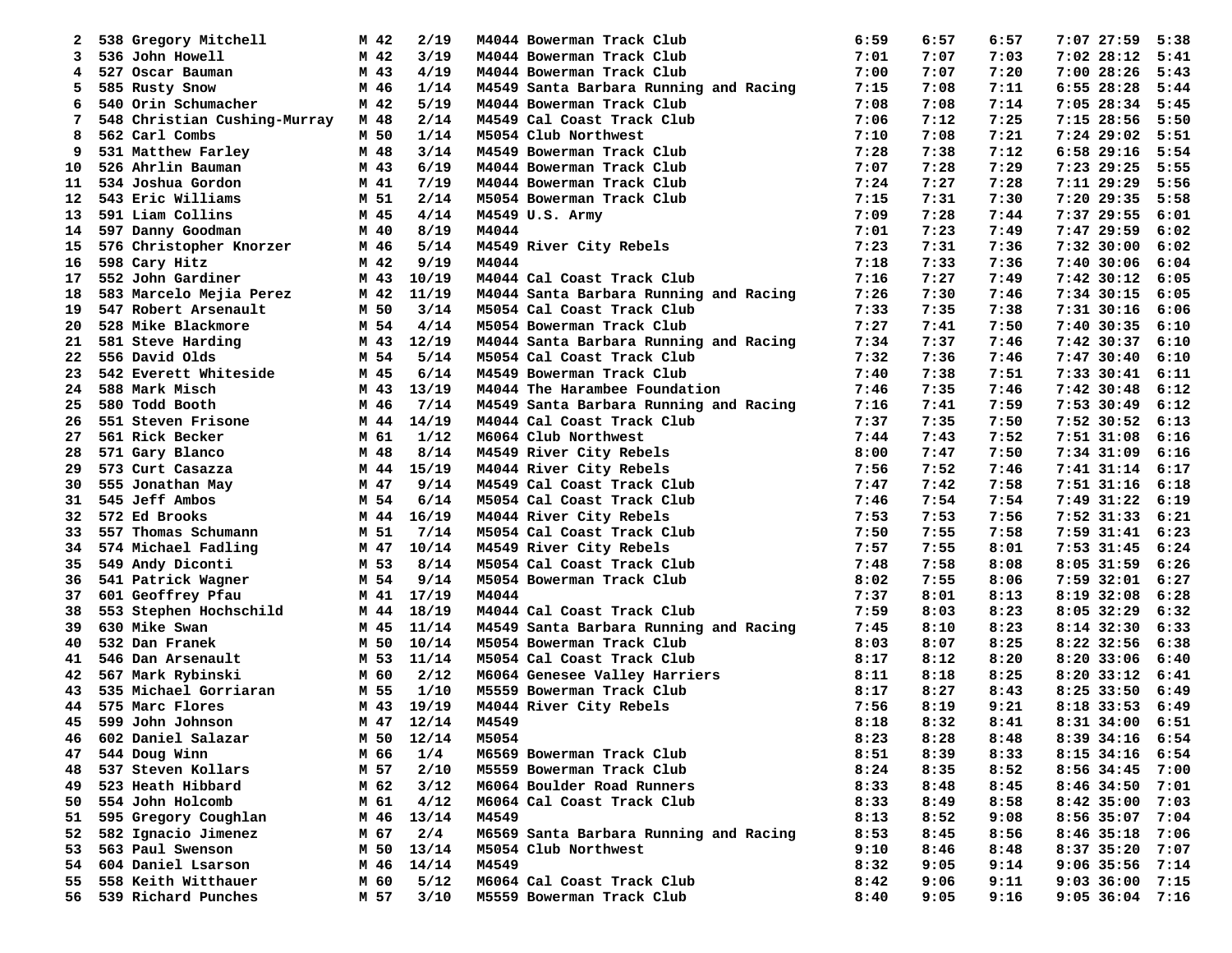| 57 | 566 Gary Radford    | M 59 | 4/10   | M5559 Genesee Valley Harriers          | 8:31  | 8:55  | 9:21  | $9:22$ 36:08      | 7:17 |
|----|---------------------|------|--------|----------------------------------------|-------|-------|-------|-------------------|------|
| 58 | 522 Devin Croft     | M 63 | 6/12   | M6064 Boulder Road Runners             | 9:07  | 9:11  | 9:09  | $9:03$ 36:29      | 7:21 |
| 59 | 565 Tim McMullen    | M 63 | 7/12   | M6064 Genesee Valley Harriers          | 8:53  | 9:16  | 9:25  | $9:06$ 36:38      | 7:23 |
| 60 | 578 John Abrami     | M 55 | $5/10$ | M5559 Santa Barbara Running and Racing | 9:10  | 9:13  | 9:23  | $9:08$ 36:52      | 7:25 |
| 61 | 550 Perry Forrester | M 63 | 8/12   | M6064 Cal Coast Track Club             | 8:45  | 9:33  | 9:42  | $9:48$ 37:47      | 7:36 |
| 62 | 570 Kerry McDermott | M 58 | 6/10   | M5559 LRC Racing                       | 9:35  | 9:34  | 9:36  | $9:25$ 38:08      | 7:41 |
| 63 | 525 Stephen Parker  | M 64 | 9/12   | M6064 Boulder Road Runners             | 9:20  | 9:31  | 9:40  | $9:40$ $38:10$    | 7:41 |
| 64 | 579 James Adams     | M 57 | 7/10   | M5559 Santa Barbara Running and Racing | 9:37  | 9:45  | 9:44  | $9:28$ 38:33      | 7:46 |
| 65 | 586 Gary Patton     | M 70 | 1/6    | M7074 So Cal Track Club                | 9:47  | 9:46  | 9:50  | $9:27$ 38:48      | 7:49 |
| 66 | 524 Bruce Kirschner | M 62 | 10/12  | M6064 Boulder Road Runners             | 9:26  | 9:52  | 9:57  | $9:49$ 39:03      | 7:52 |
| 67 | 518 Jerry Learned   | M 67 | 3/4    | M6569 Atlanta Track Club               | 9:20  | 9:47  | 9:58  | $10:02$ 39:06     | 7:52 |
| 68 | 559 Scott Abrams    | M 59 | 8/10   | M5559 Central Oregon Running Klub      | 9:40  | 9:53  | 9:56  | $9:42$ 39:10      | 7:53 |
| 69 | 564 David Bowen     | M 63 | 11/12  | M6064 Genesee Valley Harriers          | 9:29  | 10:12 | 10:23 | $10:13$ $40:15$   | 8:06 |
| 70 | 603 John Swenson    | M 57 | 9/10   | M5559                                  | 9:53  | 10:08 | 10:09 | $10:21$ $40:29$   | 8:09 |
| 71 | 592 Jeffrey Rohrer  | M 56 | 10/10  | M5559 West Valley Joggers & Striders   | 9:50  | 10:21 | 10:30 | $10:04$ 40:43     | 8:12 |
| 72 | 593 Paul Caisse     | M 71 | 2/6    | M7074                                  | 9:48  | 10:20 | 10:29 | $10:38$ $41:13$   | 8:18 |
| 73 | 594 Paul Carlin     | M 70 | 3/6    | M7074                                  | 10:43 | 10:19 | 10:24 | $10:02$ $41:25$   | 8:20 |
| 74 | 519 Ron Mastin      | M 75 | 1/2    | M7579 Atlanta Track Club               | 11:04 | 11:35 | 11:33 | $11:36$ 45:47     | 9:13 |
| 75 | 530 David Engstrom  | M 50 | 14/14  | M5054 Bowerman Track Club              | 11:11 | 11:37 | 11:33 | 11:31 45:50 9:14  |      |
| 76 | 521 Morris Williams | M 71 | 4/6    | M7074 Atlanta Track Club               | 11:17 | 11:49 | 12:10 | $12:11$ $47:26$   | 9:33 |
| 77 | 584 Micks Purnell   | M 66 | 4/4    | M6569 Santa Barbara Running and Racing | 12:26 | 12:11 | 11:59 | 11:16 47:51 9:38  |      |
| 78 | 517 Ed Bligh        | M 73 | 5/6    | M7074 Atlanta Track Club               | 11:48 | 11:48 | 12:13 | 12:13 48:00 9:40  |      |
| 79 | 600 Roy Major       | M 70 | 6/6    | M7074                                  | 12:18 | 12:54 | 13:11 | 13:34 51:55 10:27 |      |
| 80 | 560 Walter Carter   | M 60 | 12/12  | M6064 Central Oregon Running Klub      | 12:41 | 13:31 | 13:57 | 14:02 54:08 10:54 |      |
| 81 | 520 Andrew Sherwood | M 76 | 2/2    | M7579 Atlanta Track Club               | 13:49 | 14:34 | 14:44 | 14:49 57:55 11:39 |      |

## **Junior Women 6K Results**

| Place No.         | Name                    |                 | S Ag Team Name          | Lap1    | Lap2    | Lap3 | Time Pace             |      |
|-------------------|-------------------------|-----------------|-------------------------|---------|---------|------|-----------------------|------|
|                   | ======================= |                 |                         | ------- | ------- |      |                       |      |
| $\mathbf{1}$      | 312 Melissa Berry       | F <sub>15</sub> |                         | 7:41    | 8:15    |      | $8:01$ 23:55 6:25     |      |
|                   | 307 Courtney Lewis      |                 | F 18 Wings of America   | 7:45    | 8:13    |      | $7:59$ 23:55 6:25     |      |
|                   | 314 Katharine Scoville  | F <sub>15</sub> |                         | 7:51    | 8:08    |      | $8:00$ 23:59 6:26     |      |
| 4                 | 302 Claire Graves       |                 | F 17 So Cal Roadrunners | 7:41    | 8:15    |      | $8:15$ 24:10 $6:29$   |      |
| 5.                | 304 Kathleen Mansure    |                 | F 18 UNC Greensboro     | 7:49    | 8:16    |      | $8:21$ $24:24$ $6:33$ |      |
| б.                | 305 Chamique Duboise    |                 | F 15 Wings of America   | 8:00    | 8:32    |      | $8:24$ 24:55 6:41     |      |
|                   | 301 Samantha Aguilar    |                 | F 17 So Cal Roadrunners | 7:54    | 8:34    |      | $8:43$ $25:11$ $6:46$ |      |
| 8                 | 311 Mariah Yazzie       |                 | F 16 Wings of America   | 8:11    | 8:32    |      | $8:31$ $25:12$ $6:46$ |      |
| 9.                | 303 Jacqueline Garner   |                 | F 18 UCLA               | 7:56    | 8:58    |      | 8:49 25:41 6:54       |      |
| 10                | 309 Lakyla Yazzie       |                 | F 14 Wings of America   | 8:19    | 8:49    |      | $8:38$ 25:45 6:55     |      |
| 11                | 306 Nikesha Eagleman    |                 | F 17 Wings of America   | 8:16    | 8:54    |      | $8:39$ $25:48$        | 6:56 |
| $12 \overline{ }$ | 310 Lara Yazzie         |                 | F 17 Wings of America   | 8:16    | 8:46    |      | 8:57 25:58 6:58       |      |
| 13                | 313 Isabella Dobson     | F <sub>17</sub> |                         | 8:23    | 8:53    |      | 8:51 26:07 7:01       |      |
| 14                | 308 Kloe Littleman      |                 | F 14 Wings of America   | 8:35    | 9:40    |      | $9:36$ 27:50 7:28     |      |

## **Junior Men 8K Results**

| Place No. | Name               |      | S Ag Team Name | Lap1 | Lap2 | Lap3 | Lap4 | Time | Pace            |
|-----------|--------------------|------|----------------|------|------|------|------|------|-----------------|
|           |                    |      |                |      |      |      |      |      |                 |
|           | 321 Thomas Pollard |      | M 18 Iowa St.  | 6:38 | 6:40 | 6:32 |      |      | 6:22 26:11 5:16 |
|           | 340 Miler Haller   | M 18 |                | 6:37 | 6:40 | 6:31 |      |      | 6:30 26:16 5:17 |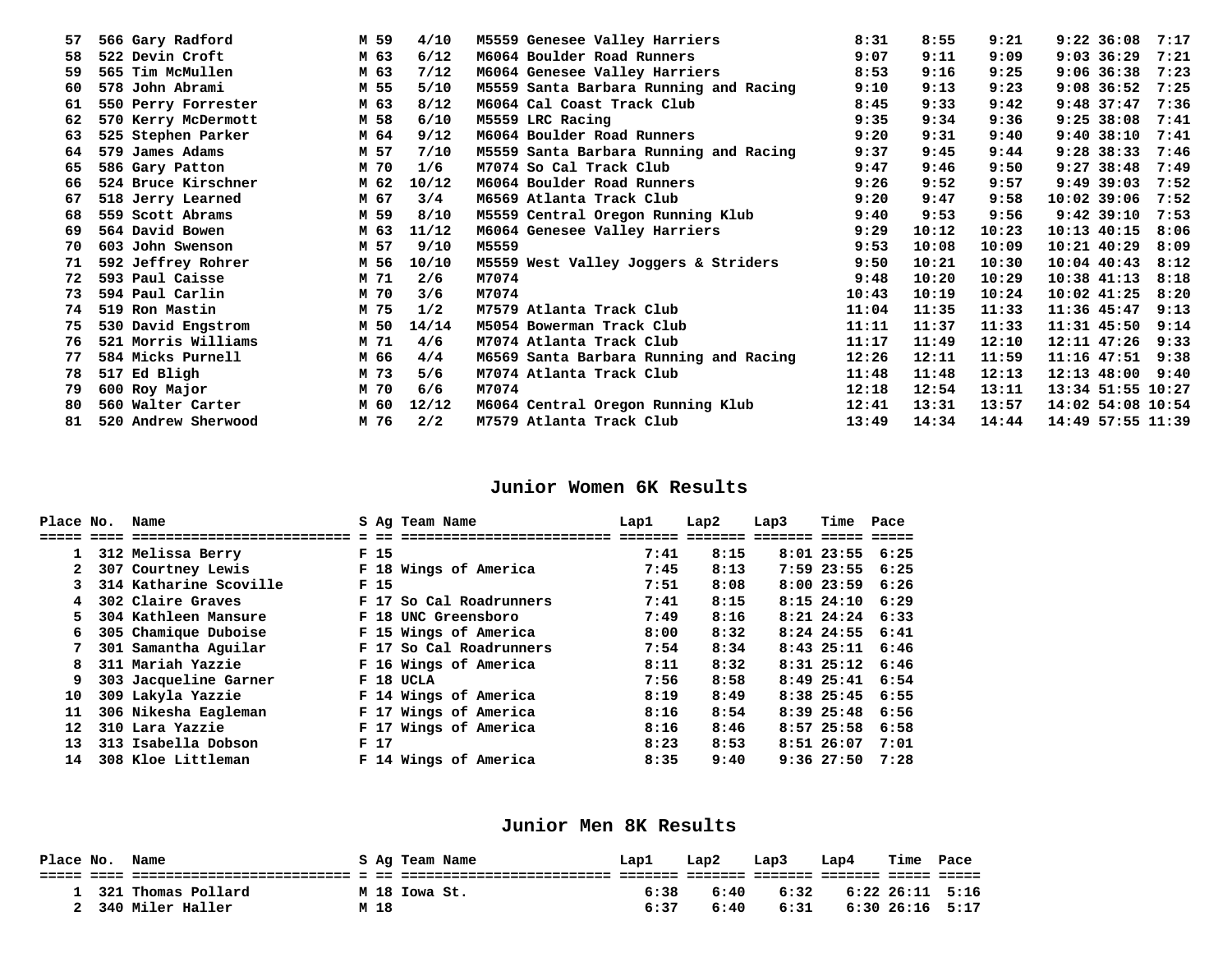|         | 338 Benjamin Butler                                                                                           | M 18 |                          | 6:34 | 6:40 | 6:39 | 6:3626:27      | 5:20 |
|---------|---------------------------------------------------------------------------------------------------------------|------|--------------------------|------|------|------|----------------|------|
| 4       | 318 Reilly Bloomer                                                                                            |      | M 18 Georgetown          | 6:37 | 6:40 | 6:40 | $6:44$ 26:39   | 5:22 |
| 5.      | 316 Brian Zabilski                                                                                            |      | M 18 Columbia University | 6:35 | 6:42 | 6:40 | 6:4626:41      | 5:23 |
| 6       | 319 Nick Wareham                                                                                              |      | M 18 Georgetown          | 6:38 | 6:39 | 6:44 | $6:45$ 26:45   | 5:23 |
|         | 323 Christian Liddell                                                                                         |      | M 18 Oklahoma St.        | 6:36 | 6:38 | 6:42 | $7:00$ 26:55   | 5:25 |
| 8       | 317 Adam Barnard                                                                                              |      | M 18 Georgetown          | 6:37 | 6:38 | 6:45 | $6:59$ 26:57   | 5:26 |
| 9       | 320 John Nownes                                                                                               |      | M 18 Iowa St.            | 6:44 | 6:49 | 6:52 | 6:5027:13      | 5:29 |
| 10      | 326 Colin Burke                                                                                               |      | M 18 UCLA                | 6:38 | 6:40 | 6:43 | 7:1727:16      | 5:30 |
| 11      | 335 Michael Tenorio                                                                                           |      | M 16 Wings of America    | 6:39 | 6:51 | 6:59 | $6:55$ $27:23$ | 5:31 |
| $12 \,$ | 331 Santiago Hardy                                                                                            |      | M 17 Wings of America    | 6:37 | 6:51 | 6:59 | $7:09$ 27:35   | 5:33 |
| 13      | 342 Joshua Jacques                                                                                            | M 18 |                          | 6:36 | 6:46 | 7:17 | $7:09$ 27:47   | 5:36 |
| 14      | 324 Edward Chance                                                                                             |      | M 18 St. Mary's (CA)     | 6:42 | 6:54 | 7:20 | $6:59$ 27:53   | 5:37 |
| 15      | 345 David Strome                                                                                              | M 18 |                          | 6:38 | 6:54 | 7:22 | $7:18$ 28:10   | 5:40 |
| 16      | 332 Kashon Harrison                                                                                           |      | M 15 Wings of America    | 6:39 | 6:58 | 7:26 | 7:1028:11      | 5:41 |
| 17      | 315 Tyler Italiano                                                                                            |      | M 18 Columbia University | 6:36 | 6:46 | 7:21 | 7:4028:21      | 5:43 |
| 18      | 330 Albert Fuller                                                                                             |      | M 18 Wings of America    | 6:48 | 7:09 | 7:18 | 7:1728:31      | 5:45 |
| 19      | 327 Carlos Suarez                                                                                             |      | M 18 UCLA                | 6:45 | 7:13 | 7:20 | $7:18$ 28:34   | 5:45 |
| 20      | 333 Jordan Lesansee                                                                                           |      | M 16 Wings of America    | 6:39 | 7:00 | 7:32 | $7:27$ 28:37   | 5:46 |
| 21      | 325 Mason Labadie                                                                                             |      | M 18 St. Mary's (CA)     | 6:46 | 7:10 | 7:25 | $7:26$ 28:46   | 5:48 |
| 22      | 329 Jalen Chase San Maria San Maria San Maria San Maria San Maria San Maria San Maria San Maria San Maria San |      | M 17 Wings of America    | 6:42 | 7:12 | 7:28 | $7:27$ 28:47   | 5:48 |
| 23      | 334 Gabriel Pretty Paint-Fecht M 18 Wings of America                                                          |      |                          | 6:39 | 7:10 | 7:30 | $7:36$ 28:53   | 5:49 |
| 24      | 328 Millen Trujillo                                                                                           |      | M 18 UCLA                | 6:36 | 7:12 | 7:35 | $7:38$ 29:01   | 5:51 |
| 25      | 346 Najim Udchachon                                                                                           | M 18 |                          | 6:43 | 7:23 | 7:40 | 7:3629:20      | 5:55 |
| 26      | 344 Michael Renner                                                                                            | M 18 |                          | 7:01 | 7:24 | 7:29 | $7:32$ 29:25   | 5:55 |
| 27      | 341 William Hua                                                                                               | M 17 |                          | 7:00 | 7:37 | 7:42 | $7:41$ 30:00   | 6:02 |
| 28      | 337 Jordan Armstrong                                                                                          | M 18 |                          | 6:39 | 7:52 | 8:08 | $7:44$ 30:23   | 6:07 |
| 29      | 339 Noah Carr                                                                                                 | M 17 |                          | 7:24 | 8:21 | 8:19 | $8:06$ 32:09   | 6:28 |
| 30      | 343 Abdullah Khawaja                                                                                          | M 18 |                          | 7:39 | 8:23 | 8:39 | $8:42$ 33:22   | 6:43 |

# **Senior Women 10K Results**

| Place No. | Name                     |                 | S Ag Div/Tot Div |       | Team Name                              | Lap1 | Lap2 | Lap3 | Lap4 | Lap5 | Time              | Pace              |
|-----------|--------------------------|-----------------|------------------|-------|----------------------------------------|------|------|------|------|------|-------------------|-------------------|
|           |                          |                 |                  |       |                                        |      |      |      |      |      |                   | $=$ $=$ $=$ $=$   |
|           | 100 Mattie Suver         | F <sub>28</sub> | 1/20             |       | F2529 ASICS                            | 7:23 | 7:21 | 7:28 | 7:22 |      | 7:06 36:38        | 5:54              |
|           | 110 Amy Van Alstine      | F <sub>28</sub> | 2/20             |       | F2529 HOKA ONE ONE NAZ Elite           | 7:22 | 7:22 | 7:27 | 7:22 |      | 7:14 36:45        | 5:55              |
|           | 109 Cally Macumber       | F <sub>25</sub> | 3/20             |       | F2529 Hansons-Brooks Distance Project  | 7:24 | 7:21 | 7:28 | 7:26 |      | 7:18 36:55        | 5:57              |
|           | 106 Allison Grace Morgan | F 33            | 1/14             |       | F3034 Brooks                           | 7:30 | 7:20 | 7:24 | 7:27 |      |                   | $7:23$ 37:01 5:58 |
| 5.        | 115 Megan Rolland        | F <sub>27</sub> | 4/20             |       | F2529 Oiselle                          | 7:24 | 7:21 | 7:27 | 7:30 |      | 7:38 37:19        | 6:01              |
| 6         | 113 Collier Lawrence     | F 29            | 5/20             |       | F2529 Oiselle                          | 7:26 | 7:33 | 7:41 | 7:52 |      |                   | 7:44 38:14 6:10   |
|           | 142 Gina Slaby           | F 34            | 2/14             |       | F3034 U.S. Navy                        | 7:44 | 7:43 | 7:43 | 7:46 |      | 7:52 38:47        | 6:15              |
| 8         | 149 Sora Klopfenstein    | F <sub>23</sub> | 1/9              | F2024 |                                        | 7:44 | 7:47 | 7:51 | 7:54 |      | 7:43 38:57        | 6:17              |
| 9         | 111 Maggie Callahan      | F <sub>27</sub> | 6/20             |       | F2529 Hudson Elite                     | 7:39 | 7:49 | 7:53 | 7:53 |      | 7:48 38:59        | 6:17              |
| 10        | 128 Caroline Jepleting   | F <sub>29</sub> | 7/20             |       | F2529 U.S. Army                        | 7:56 | 7:45 | 7:44 | 7:54 |      | $7:47$ 39:03      | 6:17              |
| 11        | 119 Daniella Moreno      | F <sub>23</sub> | 2/9              |       | F2024 Santa Barbara Running and Racing | 7:40 | 7:49 | 8:00 | 7:55 |      | 7:50 39:12        | 6:19              |
| 12        | 126 Katherine Ward       | F <sub>26</sub> | 8/20             |       | F2529 U.S. Air Force                   | 7:39 | 7:45 | 7:58 | 8:04 |      | $8:02$ 39:25      | 6:21              |
| 13        | 144 Jess Watychowicz     | F <sub>24</sub> | 3/9              |       | F2024 Wisconsin Runner Racing Team     | 7:40 | 7:50 | 8:03 | 8:09 |      | $8:06$ 39:46      | 6:24              |
| 14        | 147 Genna Hartung        | F <sub>24</sub> | 4/9              | F2024 |                                        | 7:42 | 7:58 | 8:07 | 8:08 |      | $7:57$ 39:50      | 6:25              |
| 15        | 131 Susan Tanui          | F <sub>28</sub> | 9/20             |       | F2529 U.S. Army                        | 7:54 | 7:47 | 8:09 | 8:18 |      | $8:04$ 40:10 6:28 |                   |
| 16        | 105 Erica Richardson     | F <sub>26</sub> | 10/20            |       | F2529 Boise Betties                    | 8:01 | 7:58 | 8:05 | 8:24 |      | 7:55 40:21        | 6:30              |
| 17        | 127 Meghan Curran        | F <sub>29</sub> | 11/20            |       | F2529 U.S. Army                        | 7:57 | 7:52 | 8:06 | 8:22 |      | $8:14$ 40:29      | 6:31              |
| 18        | 137 Christine Taranto    | F <sub>30</sub> | 3/14             |       | F3034 U.S. Marine Corps                | 7:55 | 7:52 | 8:18 | 8:20 |      | $8:22$ 40:45      | 6:34              |
| 19        | 104 Gabrielle Reeves     | F <sub>26</sub> | 12/20            |       | F2529 Boise Betties                    | 8:01 | 8:03 | 8:16 | 8:26 |      | $8:24$ $41:08$    | 6:38              |
| 20        | 124 Emily Shertzer       | F 36            | 1/3              |       | F3539 U.S. Air Force                   | 8:01 | 8:03 | 8:21 | 8:25 |      | $8:21$ $41:09$    | 6:38              |
| 21        | 116 Lauren Capone        | F <sub>27</sub> | 13/20            |       | F2529 Santa Barbara Running and Racing | 7:55 | 8:08 | 8:30 | 8:32 |      | $8:18$ $41:20$    | 6:40              |
| 22        | 146 Lauren Evans         | F <sub>28</sub> | 14/20            | F2529 |                                        | 7:59 | 8:19 | 8:23 | 8:26 |      | $8:21$ $41:26$    | 6:40              |
| 23        | 140 Amanda Rice          | F <sub>31</sub> | 4/14             |       | F3034 U.S. Navy                        | 7:55 | 8:14 | 8:28 | 8:31 |      | $8:30$ $41:36$    | 6:42              |
| 24        | 129 Caroline Karunde     | F 32            | 5/14             |       | F3034 U.S. Army                        | 7:57 | 8:12 | 8:31 | 8:32 |      |                   | 8:36 41:45 6:44   |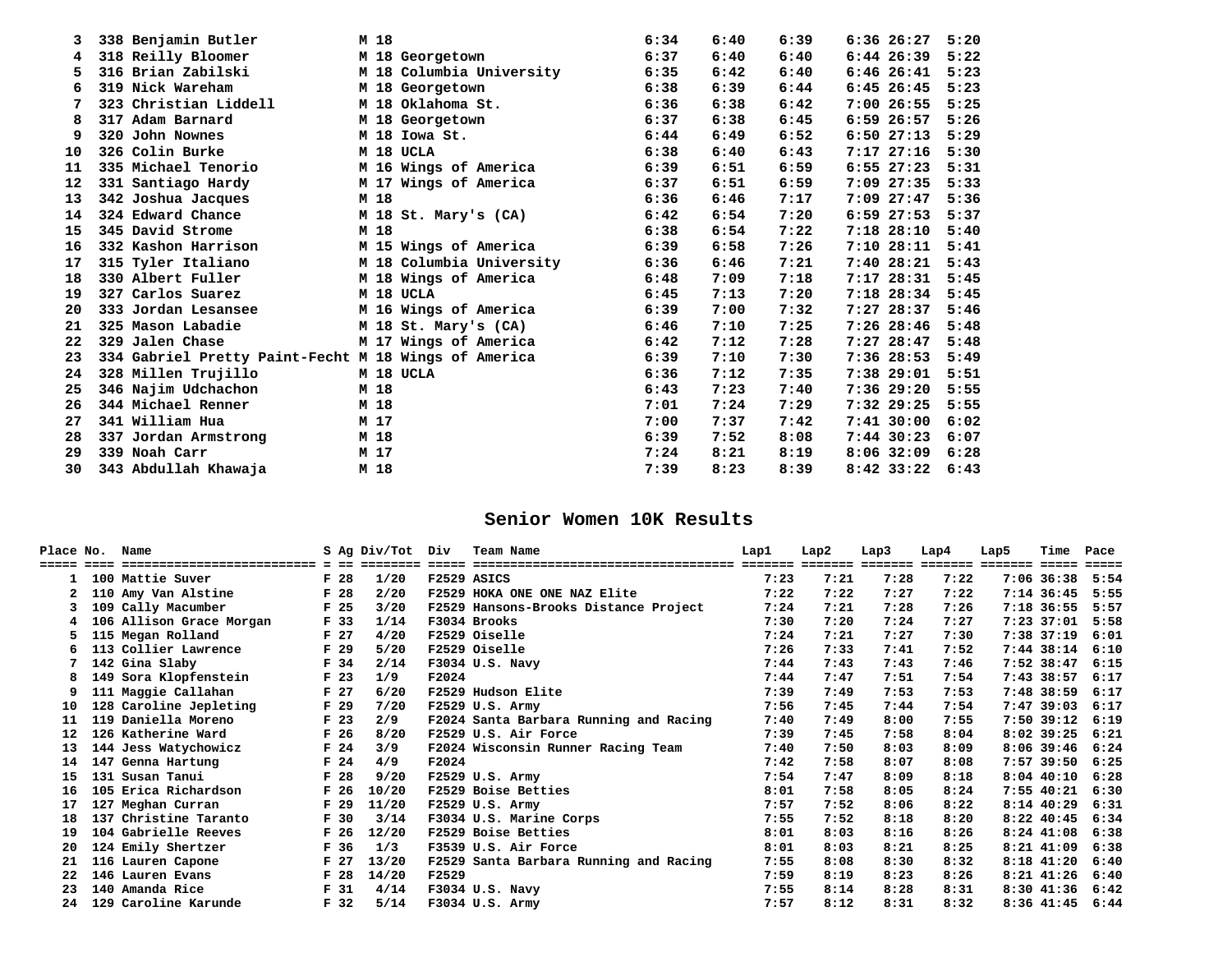| 25  | 122 Charlotte A Portlock | F <sub>34</sub> | 6/14  | F3034 U.S. Air Force                   | 8:07 | 8:28 | 8:34 | 8:34 | $8:21$ 42:02 6:46      |
|-----|--------------------------|-----------------|-------|----------------------------------------|------|------|------|------|------------------------|
| 26  | 108 Jordan Rehfeld       | F <sub>25</sub> | 15/20 | F2529 Crusader Running Club            | 7:54 | 8:15 | 8:36 | 8:50 | $8:43$ $42:17$<br>6:49 |
| 27  | 118 Natalie McClure      | F <sub>16</sub> | 1/1   | F1519 Santa Barbara Running and Racing | 8:05 | 8:30 | 8:44 | 8:49 | 8:28 42:34 6:51        |
| 28  | 141 Susan Richardson     | F <sub>31</sub> | 7/14  | F3034 U.S. Navy                        | 8:24 | 8:27 | 8:37 | 8:41 | $8:33$ 42:40 6:52      |
| 29  | 130 Winrose Karunde      | F <sub>32</sub> | 8/14  | F3034 U.S. Army                        | 7:58 | 8:26 | 8:52 | 8:52 | 8:45 42:51 6:54        |
| 30  | 102 Rebecca Garst        | F <sub>25</sub> | 16/20 | F2529 Boise Betties                    | 8:18 | 8:33 | 8:48 | 8:52 | $8:35$ 43:05<br>6:56   |
| 31  | 103 Gretchen Hurlbutt    | F <sub>37</sub> | 2/3   | F3539 Boise Betties                    | 7:51 | 8:25 | 8:56 | 9:00 | $9:03$ 43:14 6:58      |
|     | 32 150 Katarina Mueller  | F <sub>24</sub> | 5/9   | F2024                                  | 8:24 | 8:44 | 8:42 | 8:51 | $8:37$ 43:16 6:58      |
|     | 33 117 Jill Deering      | F <sub>32</sub> | 9/14  | F3034 Santa Barbara Running and Racing | 7:59 | 8:44 | 8:57 | 8:54 | 8:50 43:22 6:59        |
| 34. | 107 Susanna Fleming      | F <sub>24</sub> | 6/9   | F2024 Crusader Running Club            | 8:02 | 8:51 | 8:54 | 9:06 | $8:46$ 43:36<br>7:01   |
|     | 35 148 Sarah Johnson     | F <sub>23</sub> | 7/9   | F2024                                  | 8:04 | 9:08 | 9:02 | 9:00 | $8:48$ $44:00$<br>7:05 |
|     | 36 125 Caitlin Thorn     | F <sub>33</sub> | 10/14 | F3034 U.S. Air Force                   | 8:20 | 8:46 | 9:04 | 9:08 | $8:57$ 44:12<br>7:07   |
| 37  | 138 Angelica Valdez      | F <sub>29</sub> | 17/20 | F2529 U.S. Marine Corps                | 8:43 | 8:48 | 8:59 | 9:06 | $8:49$ $44:22$<br>7:09 |
|     | 38 123 Brenda Schrank    | F 44            | 1/1   | F4044 U.S. Air Force                   | 8:37 | 8:54 | 8:58 | 9:03 | $9:05$ 44:35<br>7:11   |
| 39  | 132 Amanda Wilson        | F <sub>32</sub> | 11/14 | F3034 U.S. Army                        | 8:10 | 8:58 | 9:15 | 9:14 | $9:13$ $44:48$<br>7:13 |
|     | 40 134 Mollie Hebda      | F <sub>25</sub> | 18/20 | F2529 U.S. Marine Corps                | 8:41 | 8:54 | 9:07 | 9:19 | $9:05$ 45:05<br>7:16   |
|     | 41 133 Laura Springer    | F <sub>33</sub> | 12/14 | F3034 U.S. Navy                        | 8:42 | 8:53 | 9:03 | 9:16 | $9:22$ $45:13$<br>7:17 |
|     | 42 135 Sara Pacheco      | F <sub>30</sub> | 13/14 | F3034 U.S. Marine Corps                | 8:43 | 8:55 | 9:19 | 9:24 | $9:07$ 45:27<br>7:19   |
|     | 43 121 Ify Anene         | F <sub>28</sub> | 19/20 | F2529 U.S. Air Force                   | 8:29 | 9:01 | 9:10 | 9:40 | $9:21$ $45:39$<br>7:21 |
| 44  | 101 Sarah Barber         | F 39            | 3/3   | F3539 Boise Betties                    | 8:55 | 9:00 | 9:18 | 9:27 | $9:35$ 46:13<br>7:27   |
|     | 45 143 Rachel Slater     | F <sub>24</sub> | 8/9   | $F2024$ U.S. Navy                      | 8:42 | 9:15 | 9:25 | 9:35 | $9:43$ $46:38$<br>7:31 |
|     | 46 139 Meghan Connor     | F <sub>24</sub> | 9/9   | $F2024$ U.S. Navy                      | 8:42 | 9:21 | 9:50 | 9:59 | $9:56$ 47:46 7:42      |

## **Senior Men 10K Results**

|                 | Place No. Name         |      | S Ag Div/Tot Div |             | Team Name                                                                                                      | Lap1 | Lap2 | Lap3 | Lap4 | Lap5 | Time                  | Pace |
|-----------------|------------------------|------|------------------|-------------|----------------------------------------------------------------------------------------------------------------|------|------|------|------|------|-----------------------|------|
|                 |                        |      |                  |             | ECONOMICAL CONTECT DE LES CONTECT CONTECT DESCRIPTIONS (CONTECTIONS CONTECTIVES CONTECTIVES) AND CONTECT CONTE |      |      |      |      |      |                       |      |
|                 | 160 Craig Lutz         | M 23 | 1/16             |             | M2024 HOKA ONE ONE NAZ Elite                                                                                   | 6:18 | 6:19 | 6:23 | 6:18 |      | $6:24$ 31:40          | 5:06 |
|                 | 204 Aaron Dinzeo       | M 24 | 2/16             | M2024       |                                                                                                                | 6:16 | 6:21 | 6:22 | 6:23 |      | $6:27$ $31:47$        | 5:07 |
|                 | 153 Tabor Stevens      | M 24 | 3/16             | M2024 ASICS |                                                                                                                | 6:16 | 6:22 | 6:22 | 6:30 |      | $6:29$ $31:57$        | 5:09 |
|                 | 170 Donald Cowart      | M 30 | 1/13             |             | M3034 Saucony / Crazy Running                                                                                  | 6:17 | 6:21 | 6:22 | 6:28 |      | 6:31 31:58            | 5:09 |
|                 | 158 Max King           | M 35 | 1/6              |             | M3539 Central Oregon Running Klub                                                                              | 6:10 | 6:28 | 6:22 | 6:28 |      | 6:39 32:05 5:10       |      |
| 6               | 199 Joe Bosshard       | M 26 | 1/21             | M2529       |                                                                                                                | 6:27 | 6:22 | 6:26 | 6:40 |      | 6:33 32:26 5:14       |      |
|                 | 152 Andrew Wacker      | M 27 | 2/21             |             | M2529 adidas Rocky Mountain Elite                                                                              | 6:16 | 6:22 | 6:24 | 6:48 |      | $6:39$ $32:27$        | 5:14 |
|                 | 180 Hillary Bor        | M 26 | 3/21             |             | M2529 U.S. Army                                                                                                | 6:25 | 6:28 | 6:41 | 6:35 |      | $6:30$ $32:37$        | 5:15 |
| 9               | 179 Emmanuel Bor       | M 27 | 4/21             |             | M2529 U.S. Army                                                                                                | 6:26 | 6:29 | 6:40 | 6:35 |      | $6:32$ $32:39$ $5:16$ |      |
| 10              | 164 Christopher Landry | M 29 | 5/21             |             | M2529 Mizuno                                                                                                   | 6:16 | 6:29 | 6:40 | 6:41 |      | $6:41$ 32:45          | 5:17 |
| 11              | 210 Cameron Marantz    | M 28 | 6/21             | M2529       |                                                                                                                | 6:17 | 6:22 | 6:38 | 6:51 |      | $6:49$ 32:55          | 5:18 |
| 12 <sub>1</sub> | 172 Abbabiya Simbassa  | M 22 | 4/16             |             | M2024 Team USA Minnesota                                                                                       | 6:17 | 6:21 | 6:25 | 7:10 |      | $7:05$ 33:17          | 5:22 |
| 13              | 202 Will Christian     | M 32 | 2/13             |             | M3034 U.S. Navy                                                                                                | 6:44 | 6:39 | 6:42 | 6:47 |      | $6:50$ 33:40          | 5:25 |
| 14              | 171 Gregory Leak       | M 27 | 7/21             |             | M2529 Tacoma City Running Club                                                                                 | 6:28 | 6:46 | 6:52 | 6:56 |      | 6:50 33:50 5:27       |      |
| 15              | 169 Matthew McKenna    | M 21 | 5/16             |             | M2024 Richmond                                                                                                 | 6:41 | 6:47 | 6:48 | 6:51 |      | $6:51$ 33:56          | 5:28 |
| 16              | 209 Trevor Lafontaine  | M 22 | 6/16             |             | M2024 U.S. Army                                                                                                | 6:39 | 6:41 | 6:54 | 7:01 |      | 6:56 34:09            | 5:30 |
| 17              | 205 Patrick Geoghegan  | M 25 | 8/21             | M2529       |                                                                                                                | 6:37 | 6:47 | 7:00 | 6:58 |      | $6:54$ 34:14          | 5:31 |
| 18              | 181 Julius Bor         | M 30 | 3/13             |             | M3034 U.S. Army                                                                                                | 6:30 | 6:54 | 7:07 | 6:57 |      | $6:52$ 34:18          | 5:32 |
| 19              | 174 Isaiah Bragg       | M 24 | 7/16             |             | M2024 U.S. Air Force                                                                                           | 6:46 | 6:43 | 6:55 | 7:03 |      | $6:53$ 34:20          | 5:32 |
| 20              | 206 Daniel Goetz       | M 28 | 9/21             | M2529       |                                                                                                                | 6:31 | 6:52 | 7:04 | 7:09 |      | 6:51 34:26 5:33       |      |
| 21              | 211 Thomas Morgan      | M 34 | 4/13             | M3034       |                                                                                                                | 6:34 | 6:55 | 7:10 | 7:04 |      | $6:52$ 34:33          | 5:34 |
| 22              | 215 Jacob Korir        | M 35 | 2/6              | M3539       |                                                                                                                | 6:43 | 6:51 | 6:59 | 7:12 |      | 7:00 34:44 5:36       |      |
| 23              | 207 Jonathan Hogue     | M 20 | 8/16             | M2024       |                                                                                                                | 7:00 | 6:57 | 6:55 | 7:04 |      | $6:52$ 34:46 5:36     |      |
| 24              | 161 Gilbert Grundy     | M 26 | 10/21            |             | M2529 Jacuzzi Boys Athletic Club                                                                               | 6:40 | 6:49 | 7:03 | 7:14 |      | 7:03 34:47 5:36       |      |
| 25              | 186 Sean Barrett       | M 30 | 5/13             |             | M3034 U.S. Marine Corps                                                                                        | 6:43 | 7:03 | 7:06 | 7:05 |      | 6:53 34:48 5:37       |      |
| 26              | 214 Jackson Thomas     | M 22 | 9/16             | M2024       |                                                                                                                | 6:27 | 6:54 | 7:13 | 7:19 |      | 7:10 35:02 5:39       |      |
| 27              | 182 Jose Campos        | M 33 | 6/13             |             | M3034 U.S. Army                                                                                                | 6:45 | 7:02 | 7:04 | 7:13 |      | 7:00 35:02 5:39       |      |
| 28              | 166 Chris McIsaac      | M 28 | 11/21            |             | M2529 Portland Running Company Race Team                                                                       | 6:58 | 7:00 | 7:02 | 7:07 |      | $7:05$ 35:09          | 5:40 |
|                 | 194 Patrick Fernandez  | M 28 | 12/21            |             | M2529 U.S. Navy                                                                                                | 6:44 | 6:52 | 7:12 | 7:23 |      | 7:10 35:19 5:41       |      |
| 30.             | 183 Kenneth Foster     | M 29 | 13/21            |             | M2529 U.S. Army                                                                                                | 6:45 | 6:55 | 7:15 | 7:23 |      | 7:08 35:24            | 5:42 |
| 31              | 154 Justin Lutz        | M 35 | 3/6              |             | M3539 U.S. Navy                                                                                                | 6:51 | 7:00 | 7:10 | 7:18 |      | 7:09 35:26 5:43       |      |
| 32              | 156 Jesse McChesney    | M 28 | 14/21            |             | M2529 Bowerman Track Club                                                                                      | 6:51 | 6:59 | 7:10 | 7:18 |      | 7:11 35:27 5:43       |      |
| 33              | 167 Tim Gruber         | M 21 | 10/16            |             | M2024 Richmond                                                                                                 | 6:42 | 7:14 | 7:18 | 7:26 |      | $7:06$ 35:45          | 5:46 |
| 34              | 189 Kyle King          |      | M 26 15/21       |             | M2529 U.S. Marine Corps                                                                                        | 7:07 | 7:01 | 7:12 | 7:20 |      | 7:15 35:54 5:47       |      |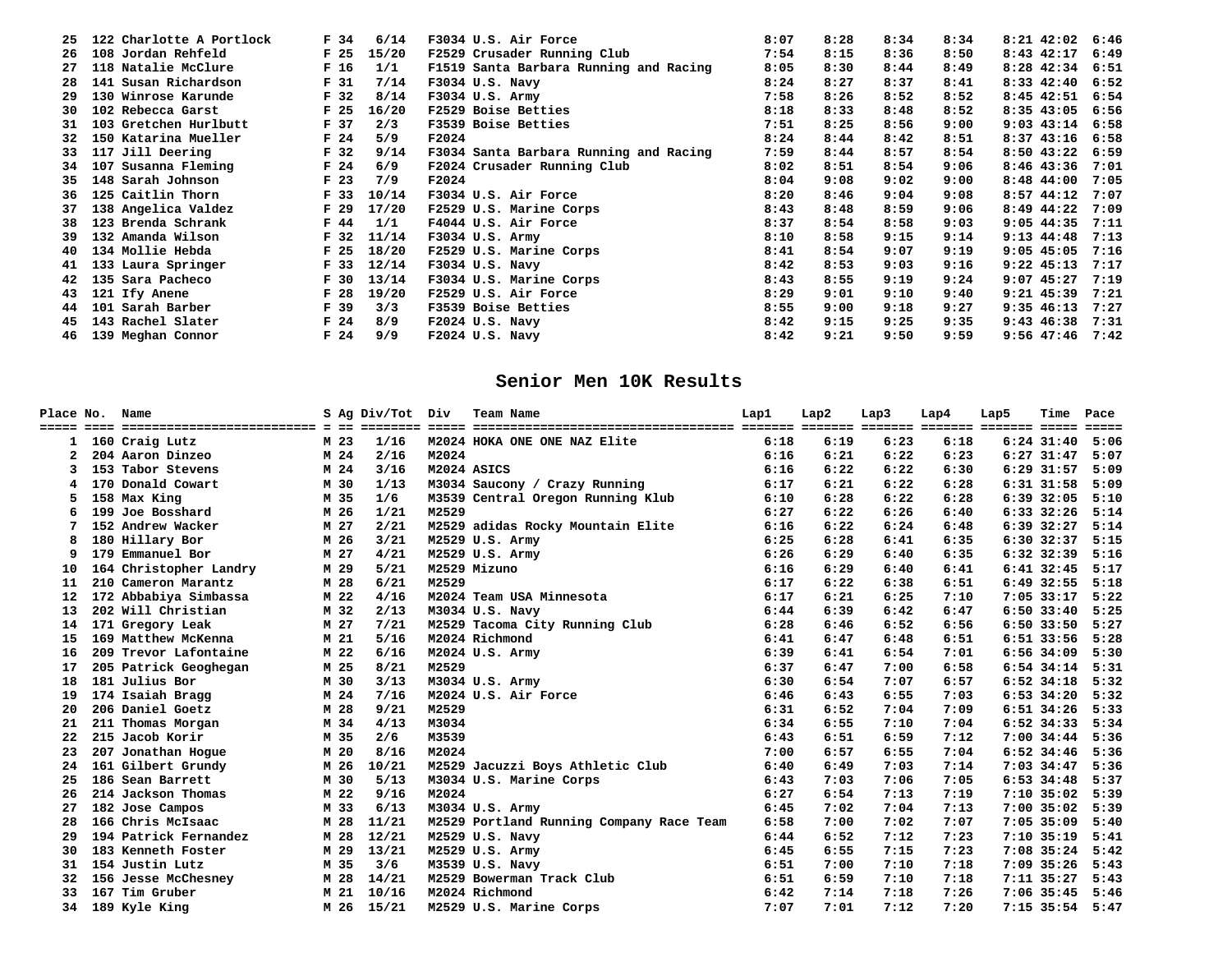| 163 Mathew Weissinger     | M 28 | 16/21 | M2529 Jacuzzi Boys Athletic Club         | 7:01 | 7:11 | 7:21 | 7:18 | $7:09$ 35:58   | 5:48                               |
|---------------------------|------|-------|------------------------------------------|------|------|------|------|----------------|------------------------------------|
| 184 Japheth Ng'ojoy       | M 28 | 17/21 | M2529 U.S. Army                          | 6:50 | 7:17 | 7:25 | 7:25 | $7:13$ 36:07   | 5:49                               |
| 162 Rob Schlegel          | M 30 | 7/13  | M3034 Jacuzzi Boys Athletic Club         | 7:02 | 7:09 | 7:16 | 7:23 | $7:22$ $36:11$ | 5:50                               |
| 198 Jackson Baker         | M 21 | 11/16 | M2024                                    | 6:57 | 6:55 | 7:45 | 7:30 | $7:16$ 36:20   | 5:51                               |
| 195 Kevin Schwarz         | M 32 | 8/13  | M3034 U.S. Navy                          | 7:07 | 7:19 | 7:31 | 7:28 | $7:05$ 36:27   | 5:52                               |
| 197 Justin Turner<br>40   | M 36 | 4/6   | M3539 U.S. Navy                          | 7:06 | 7:17 | 7:28 | 7:29 | $7:21$ 36:39   | 5:54                               |
| 41 196 Steve Slaby        | M 35 | 5/6   | M3539 U.S. Navy                          | 7:06 | 7:12 | 7:29 | 7:33 | $7:20$ 36:39   | 5:54                               |
| 159 Ryan McLaughlin<br>42 | M 27 | 18/21 | M2529 Central Oregon Running Klub        | 6:47 | 7:16 | 7:33 | 7:36 | 7:36 36:46     | 5:55                               |
| 200 Andrew Brennan<br>43  | M 20 | 12/16 | M2024                                    | 7:00 | 7:25 | 7:39 | 7:41 | 7:24 37:07     | 5:59                               |
| 178 Sawyer Koops          | M 28 | 19/21 | M2529 U.S. Air Force                     | 6:57 | 7:18 | 7:36 | 7:42 | $7:41$ $37:12$ | 6:00                               |
| 45 155 Eric Dolezal       | M 33 | 9/13  | M3034 Bowerman Track Club                | 7:19 | 7:24 | 7:37 | 7:39 | 7:23 37:20     | 6:01                               |
| 191 Luke Rodina<br>46     | M 32 | 10/13 | M3034 U.S. Marine Corps                  | 7:09 | 7:22 | 7:39 | 7:48 | $7:30$ 37:25   | 6:02                               |
| 192 Pedro Rodriguez<br>47 | M 35 | 6/6   | M3539 U.S. Marine Corps                  | 7:09 | 7:18 | 7:32 | 8:04 | 7:43 37:45     | 6:05                               |
| 193 Michael Siringer      | M 27 | 20/21 | M2529 U.S. Marine Corps                  | 7:15 | 7:31 | 7:46 | 7:46 | $7:35$ $37:51$ | 6:06                               |
| 208 James Krawczyk        | M 31 | 11/13 | M3034                                    | 7:17 | 7:34 | 7:38 | 7:49 | 7:38 37:53     | 6:06                               |
| 175 Jason Brosseau        | M 30 | 12/13 | M3034 U.S. Air Force                     | 7:23 | 7:38 | 7:46 | 7:45 | $7:29$ 38:00   | 6:07                               |
| 590 Douglas Wickert<br>51 | M 43 | 1/2   | M4044 U.S. Air Force                     | 7:33 | 7:36 | 7:38 | 7:45 | $7:47$ 38:17   | 6:10                               |
| 212 Kyle Norris           | M 21 | 13/16 | M2024                                    | 7:17 | 7:49 | 7:47 | 7:50 | 7:53 38:34     | 6:13                               |
| 187 Joseph Galvin         | M 43 | 2/2   | M4044 U.S. Marine Corps                  | 7:30 | 7:50 | 7:55 | 7:54 |                |                                    |
| 165 Charles Linnerooth    | M 22 | 14/16 | M2024 Portland Running Company Race Team | 7:09 | 7:34 | 8:17 | 8:19 | $8:05$ 39:22   | 6:20                               |
| 213 David Pinsonneault    | M 23 | 15/16 | M2024                                    | 7:21 | 7:50 | 8:09 | 8:09 | 7:59 39:26     | 6:21                               |
| 203 Christopher Clancy    | M 33 | 13/13 | M3034                                    | 7:03 | 7:42 | 8:09 | 8:12 | $8:26$ 39:30   | 6:22                               |
| 177 Matthew Klundt        | M 29 | 21/21 | M2529 U.S. Air Force                     | 7:10 | 7:49 | 8:21 | 8:14 | $8:23$ 39:56   | 6:26                               |
| 185 Alan Nielsen          | M 22 | 16/16 | M2024 U.S. Navy                          | 7:20 | 8:05 | 8:15 | 8:31 | $8:22$ $40:30$ | 6:32                               |
| 596 Mark Cucuzzella       | M 49 | 1/1   | M4549 U.S. Air Force                     | 7:51 | 8:21 | 8:27 | 8:31 |                |                                    |
|                           |      |       |                                          |      |      |      |      |                | 7:55 39:02 6:17<br>8:42 41:51 6:45 |

## **Master's Women 6K - Division 40 Plus**

| 1.             |    | 10 Santa Barbara Running and Racing |      |       |       |  | 28:45 1:26:15         | 6:55) |
|----------------|----|-------------------------------------|------|-------|-------|--|-----------------------|-------|
|                |    | 1 Cindy Abrami                      | 47 2 |       | 25:42 |  |                       |       |
| $\overline{a}$ |    | 3 Desa Mandarino                    | 45 5 |       | 27:56 |  |                       |       |
| 3              |    | 6 Lynelle Paulick                   |      | 59 12 | 32:37 |  |                       |       |
| 2.             |    | 11 Team Red Lizard                  |      |       |       |  | $29:50 \quad 1:29:29$ | 6:14) |
|                |    |                                     |      |       |       |  |                       |       |
|                |    | 2 Sonya Wilkerson                   | 46 3 |       | 26:04 |  |                       |       |
| $\overline{a}$ |    | 4 Betsy Miller                      |      | 57 10 | 31:07 |  |                       |       |
| 3              | 5. | Joanna Harper                       |      | 59 11 | 32:18 |  |                       |       |

## **Master's Women 6K - Division 60 Plus**

|              | 1. 6 Impala Racing Team |             |  | $(33:45 \t1:41:15 \t2:03)$ |  |
|--------------|-------------------------|-------------|--|----------------------------|--|
| $\mathbf{1}$ | 1 Jill Miller-Robinett  | 61 13 32:52 |  |                            |  |
| 2            | 2 Jo Anne Rowland       | 67 14 33:28 |  |                            |  |
|              | 3 Donna Chan            | 64 15 34:55 |  |                            |  |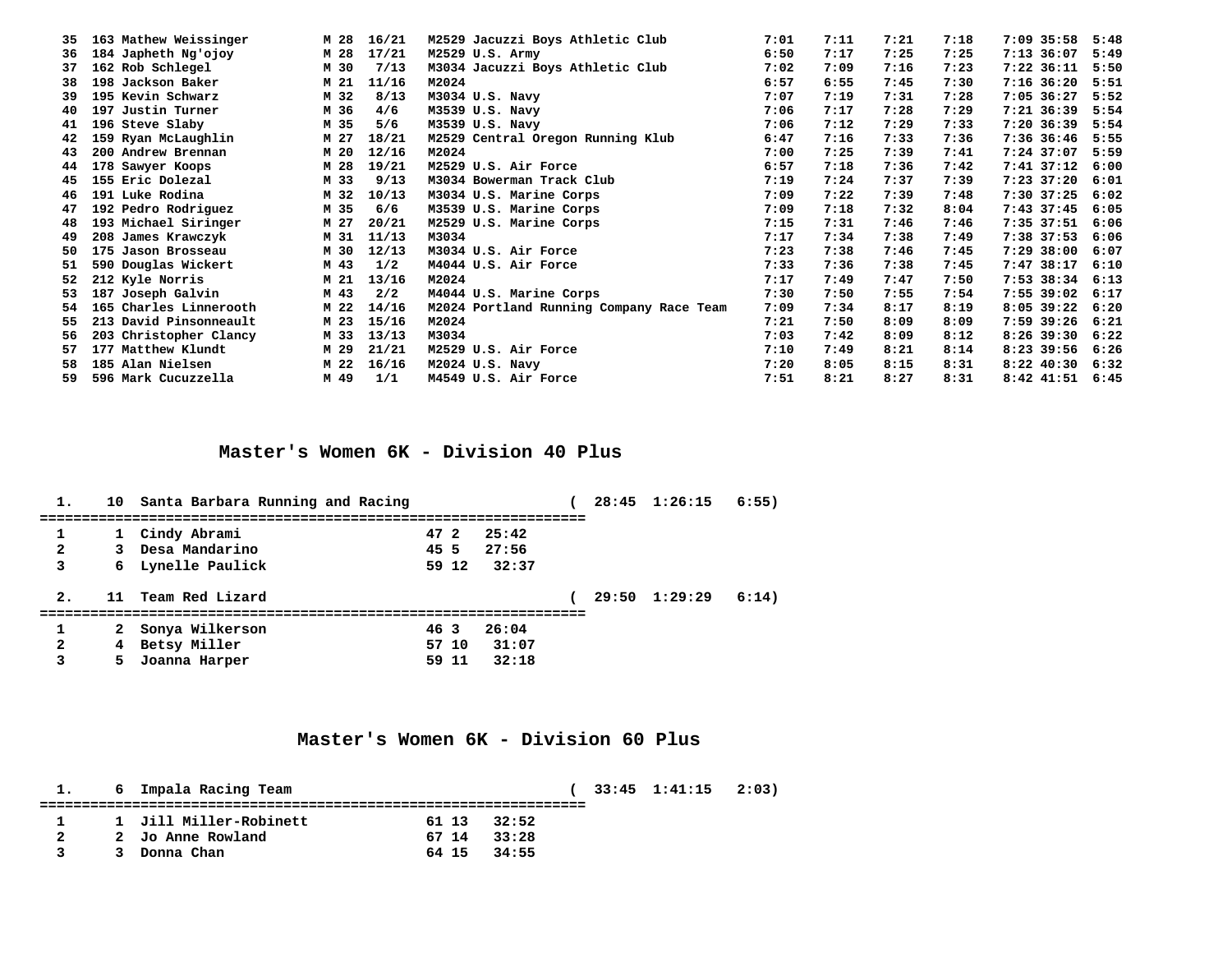#### **Master's Men 8K - Division 40 Plus**

| 1.                      | 18              | Bowerman Track Club                |                 |       |       |  | $28:30$ $2:22:27$     | 1:17) |
|-------------------------|-----------------|------------------------------------|-----------------|-------|-------|--|-----------------------|-------|
|                         |                 |                                    |                 |       |       |  |                       |       |
| 1                       |                 | 1 Gregory Mitchell                 | 42 2            |       | 27:59 |  |                       |       |
| $\overline{a}$          | $\mathbf{2}$    | John Howell                        | 42 <sub>3</sub> |       | 28:12 |  |                       |       |
| 3                       |                 | 3 Oscar Bauman                     | 43 4            |       | 28:26 |  |                       |       |
| $\overline{\mathbf{4}}$ | 5.              | Orin Schumacher                    | $42\quad6$      |       | 28:34 |  |                       |       |
| 5                       | 7               | Matthew Farley                     | 489             |       | 29:16 |  |                       |       |
| 6                       | - 6             | 8) Ahrlin Bauman                   |                 | 43 10 | 29:25 |  |                       |       |
| 7                       | <sup>-</sup>    | 9) Joshua Gordon                   |                 | 41 11 | 29:29 |  |                       |       |
| 8                       |                 | 14) Everett Whiteside              |                 | 45 23 | 30:41 |  |                       |       |
| 2.                      | 67              | Santa Barbara Running and Racing   |                 |       |       |  | $30:32 \quad 2:32:39$ | 4:02) |
|                         |                 |                                    |                 |       |       |  |                       |       |
| 1                       |                 | 4 Rusty Snow                       | 46 5            |       | 28:28 |  |                       |       |
| $\overline{a}$          |                 | 12 Marcelo Mejia Perez             |                 | 42 18 | 30:15 |  |                       |       |
| 3                       | 13 <sup>7</sup> | Steve Harding                      |                 | 43 21 | 30:37 |  |                       |       |
| 4                       | 15              | Todd Booth                         |                 | 46 25 | 30:49 |  |                       |       |
| 5                       | 23              | Mike Swan                          |                 | 45 39 | 32:30 |  |                       |       |
| 3.                      |                 | 74 Cal Coast Track Club            |                 |       |       |  | $30:45$ $2:33:45$     | 3:33) |
|                         |                 |                                    |                 |       |       |  |                       |       |
| 1                       |                 | 6 Christian Cushing-Murray<br>48 7 |                 |       | 28:56 |  |                       |       |
| $\overline{a}$          | 11              | John Gardiner                      |                 | 43 17 | 30:12 |  |                       |       |
| 3                       | 16 <sup>1</sup> | Steven Frisone                     |                 | 44 26 | 30:52 |  |                       |       |
| 4                       | 19              | Jonathan May                       |                 | 47 30 | 31:16 |  |                       |       |
| 5                       | 22              | Stephen Hochschild                 |                 | 44 38 | 32:29 |  |                       |       |
| 4.                      |                 | 86 River City Rebels               |                 |       |       |  | $31:09$ $2:35:41$     | 1:45) |
|                         |                 | ===========================        |                 |       |       |  |                       |       |
|                         |                 |                                    |                 |       |       |  |                       |       |
| 1                       |                 | 10 Christopher Knorzer             |                 | 46 15 | 30:00 |  |                       |       |
| $\overline{a}$          | 17              | Gary Blanco                        |                 | 48 28 | 31:09 |  |                       |       |
| 3                       |                 | 18 Curt Casazza                    |                 | 44 29 | 31:14 |  |                       |       |
| 4                       |                 | 20 Ed Brooks                       |                 | 44 32 | 31:33 |  |                       |       |
| 5                       | 21              | Michael Fadling                    |                 | 47 34 | 31:45 |  |                       |       |
| 6                       |                 | 24) Marc Flores                    |                 | 43 44 | 33:53 |  |                       |       |

#### **Master's Men 8K - Division 50 Plus**

**1. 24 Cal Coast Track Club ( 31:12 2:35:58 1:43) ================================================================= 1 2 Robert Arsenault 50 19 30:16 2 4 David Olds 54 22 30:40 3 5 Jeff Ambos 54 31 31:22 4 6 Thomas Schumann 51 33 31:41 5 7 Andy Diconti 53 35 31:59 6 ( 10) Dan Arsenault 53 41 33:06**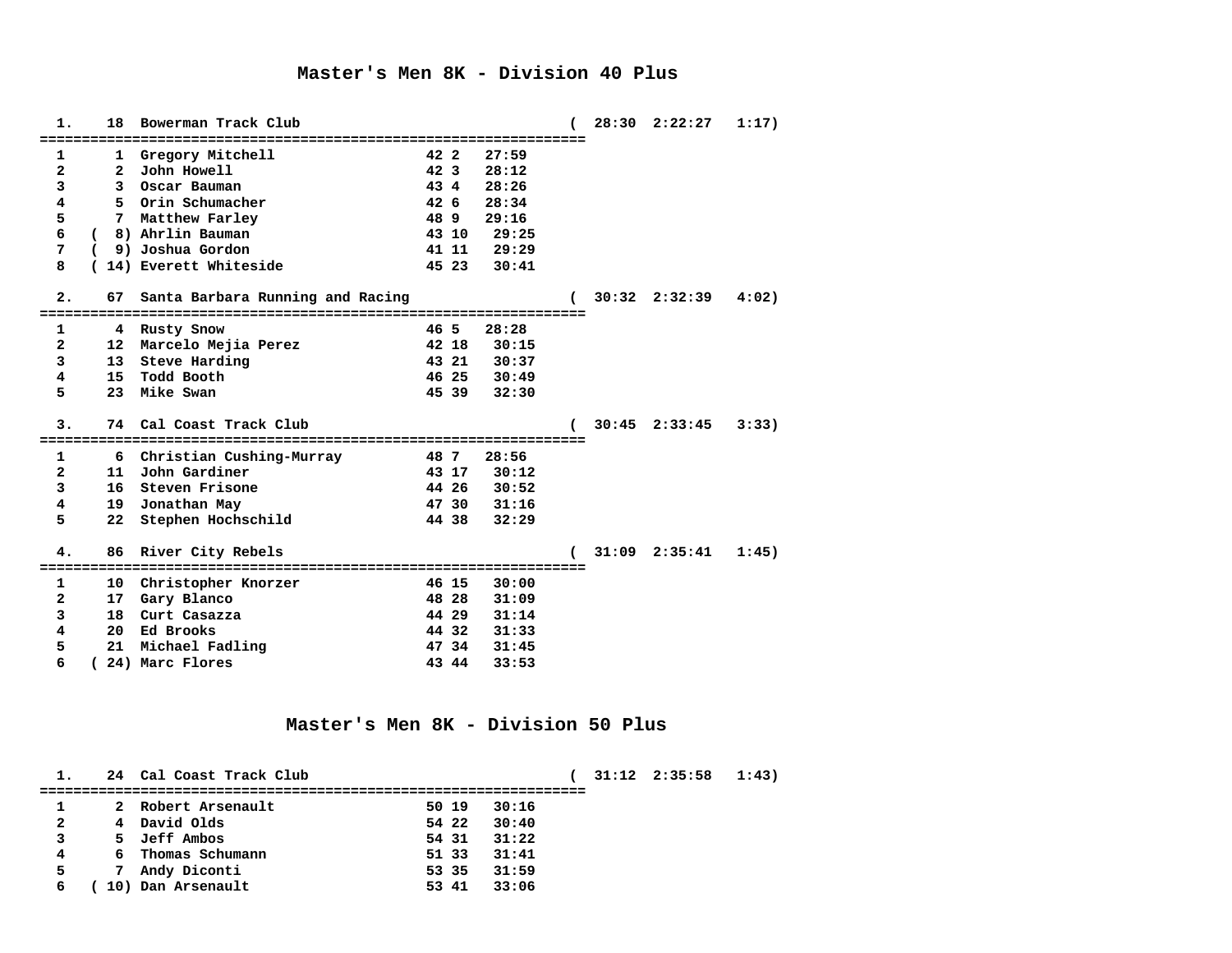| 2.                      | 32 | Bowerman Track Club    |       |       | $31:48$ $2:38:57$ | 4:15) |  |
|-------------------------|----|------------------------|-------|-------|-------------------|-------|--|
|                         |    |                        |       |       |                   |       |  |
|                         |    | 1 Eric Williams        | 51 12 | 29:35 |                   |       |  |
| $\overline{\mathbf{2}}$ |    | 3 Mike Blackmore       | 54 20 | 30:35 |                   |       |  |
| 3                       |    | 8 Patrick Wagner       | 54 36 | 32:01 |                   |       |  |
| $4\overline{ }$         |    | 9 Dan Franek           | 50 40 | 32:56 |                   |       |  |
| 5                       |    | 11 Michael Gorriaran   | 55 43 | 33:50 |                   |       |  |
| 6                       |    | 12) Steven Kollars     | 57 48 | 34:45 |                   |       |  |
|                         |    | 7 (13) Richard Punches | 57 56 | 36:04 |                   |       |  |
|                         |    |                        |       |       |                   |       |  |

## **Master's Men 8K - Division 60 Plus**

| 1.                      |              | 14 Cal Coast Track Club    |                 |       |  | $36:16$ $1:48:47$ $2:47$ |       |
|-------------------------|--------------|----------------------------|-----------------|-------|--|--------------------------|-------|
|                         |              |                            | =============== |       |  |                          |       |
| 1                       | 3            | John Holcomb               | 61 50           | 35:00 |  |                          |       |
| $\overline{\mathbf{2}}$ |              | 4 Keith Witthauer          | 60 55           | 36:00 |  |                          |       |
| 3                       |              | 7 Perry Forrester          | 63 61           | 37:47 |  |                          |       |
| 2.                      |              | 15 Boulder Road Runners    |                 |       |  | $36:30 \quad 1:49:29$    | 3:20  |
| 1                       |              | 2 Heath Hibbard            | 62 49           | 34:50 |  |                          |       |
| $\overline{a}$          |              | 5 Devin Croft              | 63 58           | 36:29 |  |                          |       |
| 3                       | 8            | Stephen Parker             | 64 63           | 38:10 |  |                          |       |
| 4                       |              | 9) Bruce Kirschner         | 62 66           | 39:03 |  |                          |       |
| 3.                      |              | 17 Genesee Valley Harriers |                 |       |  | $36:42$ 1:50:05          | 7:03) |
| 1                       | $\mathbf{1}$ | Mark Rybinski              | 60 42           | 33:12 |  |                          |       |
| $\mathbf{2}$            | 6            | Tim McMullen               | 63 59           | 36:38 |  |                          |       |
| 3                       | 10           | David Bowen                | 63 69           | 40:15 |  |                          |       |

### **Master's Men 8K - Division 70 Plus**

|              | 1. 6 Atlanta Track Club |             |       | $47:05$ $2:21:13$ $2:13$ |  |
|--------------|-------------------------|-------------|-------|--------------------------|--|
|              | 1 Ron Mastin            | 75 74 45:47 |       |                          |  |
| $\mathbf{2}$ | 2 Morris Williams       | 71 76 47:26 |       |                          |  |
| $\mathbf{3}$ | 3 Ed Bligh              | 7378        | 48:00 |                          |  |
|              | 4 (4) Andrew Sherwood   | 76 81 57:55 |       |                          |  |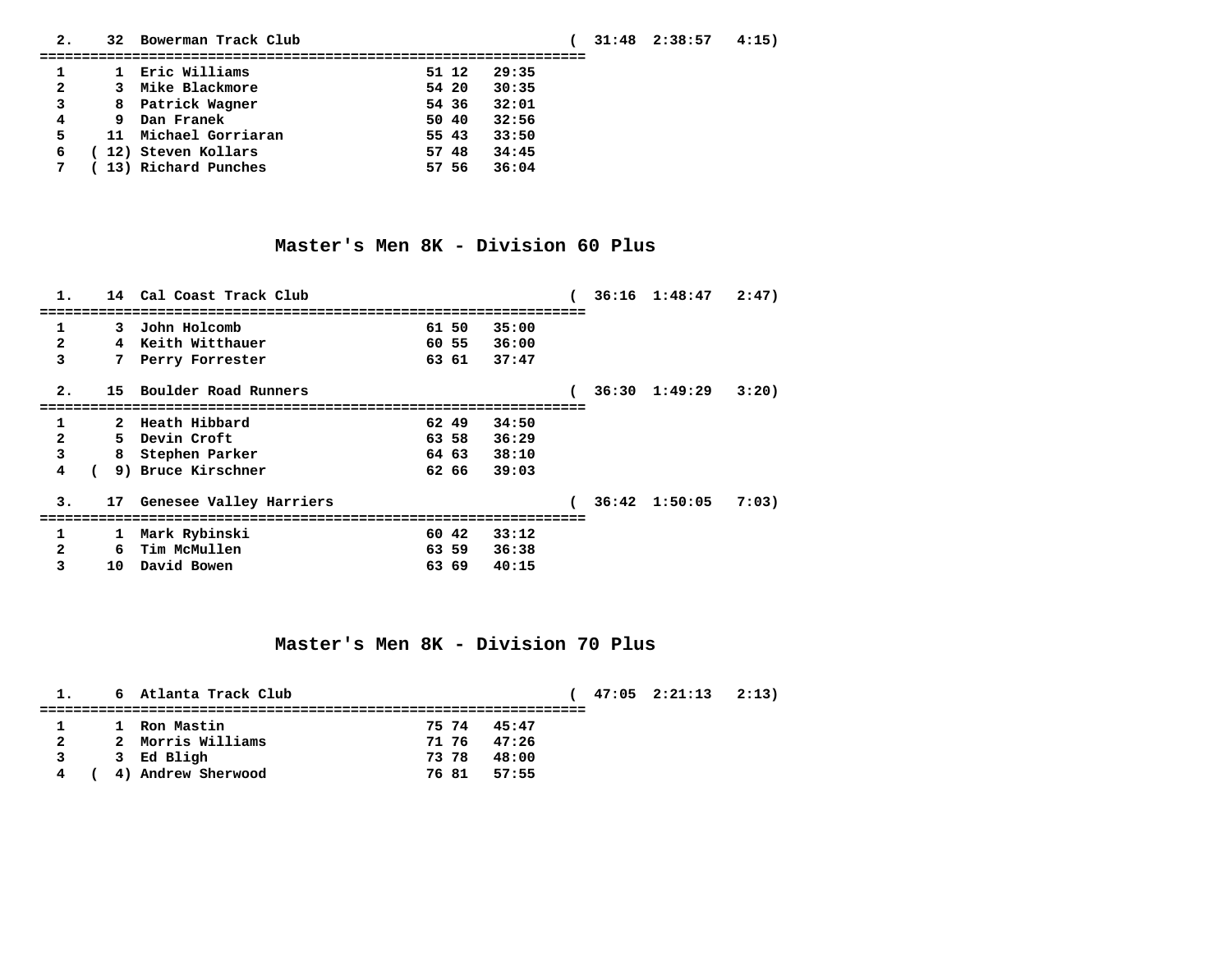#### **Junior Women 6K**

**1. 10 Wings of America ( 24:57 1:39:47 1:50) ================================================================= 1 1 Courtney Lewis 18 2 23:55 2 2 Chamique Duboise 15 6 24:55 3 3 Mariah Yazzie 16 8 25:12 4 4 Lakyla Yazzie 14 10 25:45 5 ( 5) Nikesha Eagleman 17 11 25:48 6 ( 6) Lara Yazzie 17 12 25:58**

#### **Junior Men 8K**

|              | 10 Wings of America |       |       | 27:55 1:51:40 1:08) |  |
|--------------|---------------------|-------|-------|---------------------|--|
|              | 1 Michael Tenorio   | 16 11 | 27:23 |                     |  |
| $\mathbf{2}$ | 2 Santiago Hardy    | 17 12 | 27:35 |                     |  |
| 3            | 3 Kashon Harrison   | 15 16 | 28:11 |                     |  |
|              | 4 Albert Fuller     | 18 18 | 28:31 |                     |  |
|              | 5) Jordan Lesansee  | 16 20 | 28:37 |                     |  |

### **Senior Women 10K**

**1. 15 Boise Betties ( 42:49 3:34:01 5:52) ================================================================= 1 1 Erica Richardson 26 16 40:21 2 2 Gabrielle Reeves 26 19 41:08 3 3 Rebecca Garst 25 30 43:05 4 4 Gretchen Hurlbutt 37 31 43:14 5 5 Sarah Barber 39 44 46:13**

#### **Senior Women 10K - Military**

|              | 20 U.S. Army         |       |       |  | $40:22$ $2:41:27$ | 2:42) |
|--------------|----------------------|-------|-------|--|-------------------|-------|
|              |                      |       |       |  |                   |       |
|              | 2 Caroline Jepleting | 29 10 | 39:03 |  |                   |       |
| $\mathbf{2}$ | 4 Susan Tanui        | 28 15 | 40:10 |  |                   |       |
| 3            | 5 Meghan Curran      | 29 17 | 40:29 |  |                   |       |
| 4            | 9 Caroline Karunde   | 32 24 | 41:45 |  |                   |       |
|              | 12) Winrose Karunde  | 32 29 | 42:51 |  |                   |       |
|              | 16) Amanda Wilson    | 32 39 | 44:48 |  |                   |       |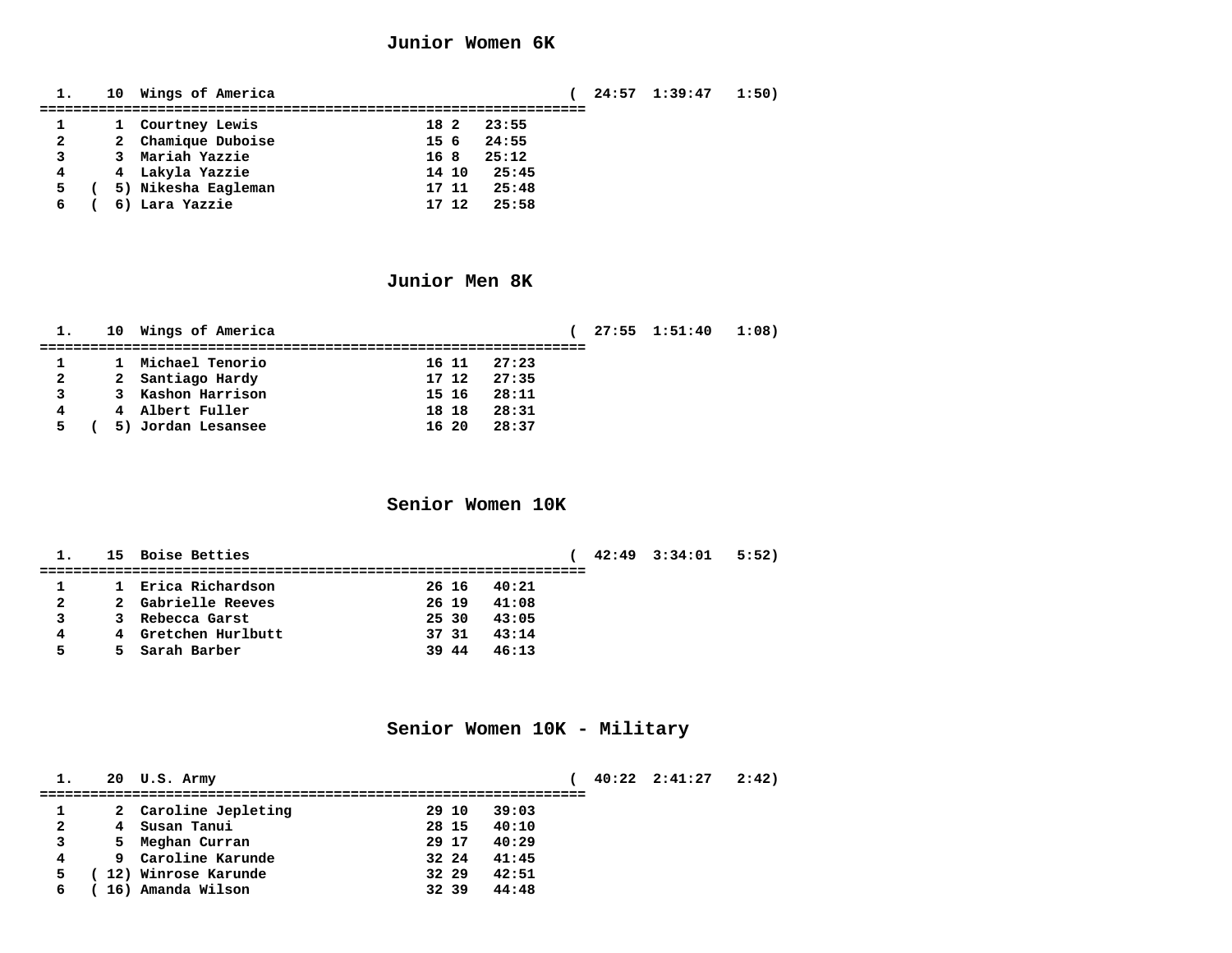| 2.                      |            |    | 33 U.S. Air Force       |       |       |  | $41:42$ $2:46:48$ $4:47$ |  |
|-------------------------|------------|----|-------------------------|-------|-------|--|--------------------------|--|
|                         |            |    |                         |       |       |  |                          |  |
| 1                       |            |    | 3 Katherine Ward        | 26 12 | 39:25 |  |                          |  |
| $\overline{a}$          |            | 7  | Emily Shertzer          | 36 20 | 41:09 |  |                          |  |
| 3                       |            |    | 10 Charlotte A Portlock | 34 25 | 42:02 |  |                          |  |
| 4                       |            |    | 13 Caitlin Thorn        | 33 36 | 44:12 |  |                          |  |
| 5                       |            |    | (15) Brenda Schrank     | 4438  | 44:35 |  |                          |  |
| 6                       |            |    | 20) Ify Anene           | 28 43 | 45:39 |  |                          |  |
|                         |            |    |                         |       |       |  |                          |  |
| з.                      |            |    | 38 U.S. Navy            |       |       |  | $42:04$ $2:48:16$ $6:26$ |  |
|                         |            |    |                         |       |       |  |                          |  |
| $\mathbf{1}$            |            |    | 1 Gina Slaby            | 34 7  | 38:47 |  |                          |  |
| $\overline{\mathbf{2}}$ |            | 8  | Amanda Rice             | 31 23 | 41:36 |  |                          |  |
| 3                       |            |    | 11 Susan Richardson     | 31 28 | 42:40 |  |                          |  |
| $\overline{\textbf{4}}$ |            |    | 18 Laura Springer       | 33 41 | 45:13 |  |                          |  |
| 5                       | $\epsilon$ |    | 21) Rachel Slater       | 24 45 | 46:38 |  |                          |  |
| 6                       |            |    | 22) Meghan Connor       | 24 46 | 47:46 |  |                          |  |
|                         |            |    |                         |       |       |  |                          |  |
| 4.                      |            |    | 56 U.S. Marine Corps    |       |       |  | $43:55$ $2:55:39$ $4:42$ |  |
|                         |            |    |                         |       |       |  |                          |  |
| $\mathbf 1$             |            |    | 6 Christine Taranto     | 30 18 | 40:45 |  |                          |  |
| $\mathbf{2}$            |            |    | 14 Angelica Valdez      | 29 37 | 44:22 |  |                          |  |
| 3                       |            | 17 | Mollie Hebda            | 25 40 | 45:05 |  |                          |  |
| 4                       |            | 19 | Sara Pacheco            | 30 42 | 45:27 |  |                          |  |

**Senior Men 10K - Military**

| 2:25)                    |
|--------------------------|
|                          |
|                          |
|                          |
|                          |
|                          |
|                          |
|                          |
| 2:59)                    |
|                          |
|                          |
|                          |
|                          |
|                          |
|                          |
|                          |
|                          |
|                          |
| $36:45$ $3:03:43$ $3:03$ |
|                          |
|                          |